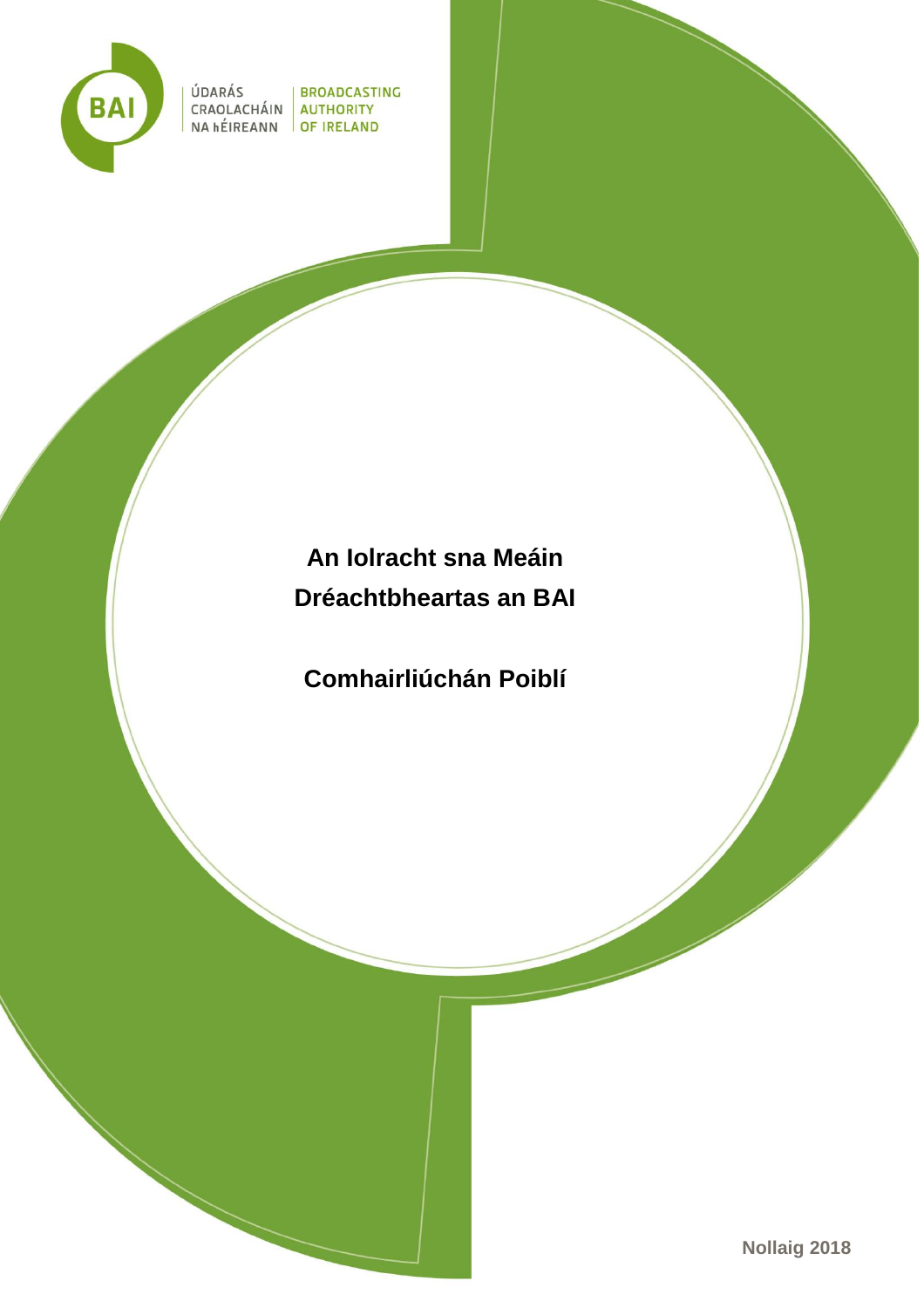# **Údarás Craolacháin na hÉireann**

Is é Údarás Craolacháin na hÉireann (sa Bhéarla: *Broadcasting Authority of Ireland* nó 'BAI') atá freagrach as rialáil a dhéanamh ar an gcraoltóireacht in Éirinn. Leagtar síos dualgais an Údaráis san Acht Craolacháin 2009 ("Acht 2009"). Éilíonn Alt 25 (1) d'Acht 2009 ar an BAI a chinntiú:-

- a) Go bhfreastalaíonn na seirbhísí craolacháin ar riachtanais mhuintir na hÉireann, ag tabhairt aird ar a dteangacha agus ar a dtraidisiúin, agus ar an éagsúlacht chreidmheach, eiticiúil agus chultúrtha;
- b) Go seastar leis na luachanna daonlathacha a luaitear sa Bhunreacht;
- c) Go soláthraítear seirbhísí craolacháin atá oscailte agus iolraíoch.

Sa chomhthéacs sin, is cuid lárnach de Ráiteas Straitéiseach an BAI (2017-2019) é "cur chun cinn an iolracht ghlóire, dearcthaí, ardáin agus fhoinsí sna meáin in Éirinn". I ngeall ar an méid seo, d'fhorbair an BAI a bheartas i leith na hiolrachta sna meáin agus tá sé ag iarraidh dearcthaí an phobail agus na páirtithe leasmhara a fháil maidir le forálacha an dréachtbheartais.

# **Próiseas Comhairliúchán**

Baineann an doiciméad comhairliúcháin seo leis an dréachtbheartas i leith na hiolrachta sna meáin ("an Dréachtbheartas"). Léiríonn an beartas tuiscint an BAI ar bhrí agus ar thábhacht na hiolrachta sna meáin. Léiríonn an beartas freisin na céimeanna a thógann an BAI agus na céimeanna a thógfaidh sé as seo amach chun an iolracht ghlóire, dearcthaí, ardáin agus foinsí nuachta sna meáin in Éirinn a chothú. Úsáideadh na doiciméid a leanas le linn don BAI an dréachtbheartas seo a chur i dtoll a chéile: an tAcht Craolacháin 2009, an tAcht um Iomaíocht agus Cosaint Tomhaltóirí 2014 agus Ráiteas Straitéise an BAI. I dteannta an méid sin, baineadh leas as taighde a rinne Deirdre Kevin ó Comm Sol Teo. Athbhreithniú dlínsiúil, ina gcíoradh ceisteanna tábhachtacha maidir leis an iolracht sna meáin agus na cleachtais AE a bhaineann léi, a bhí i gceist anseo. Tá cóip den athbhreithniú seo ar fáil ar shuíomh gréasáin an BAI ag [www.bai.ie/ga/comhairliuchain/.](http://www.bai.ie/ga/comhairliuchain/)

Is é is cuspóir leis an bpróiseas comhairliúcháin dearcthaí an phobail agus na bpáirtithe leasmhara a fháil, lena n-áirítear craoltóirí agus úinéirí agus cleachtóirí meáin, ar dhearcadh an BAI i leith na hiolrachta sna meáin. Cuirfear san áireamh na haighneachtaí a gheofar mar fhreagra ar an gcomhairliúchán poiblí seo (in 2018) nuair a dhéanann an tÚdarás cinntí maidir leis an mBeartas Críochnaitheach atá le foilsiú sa chéad leath de 2019.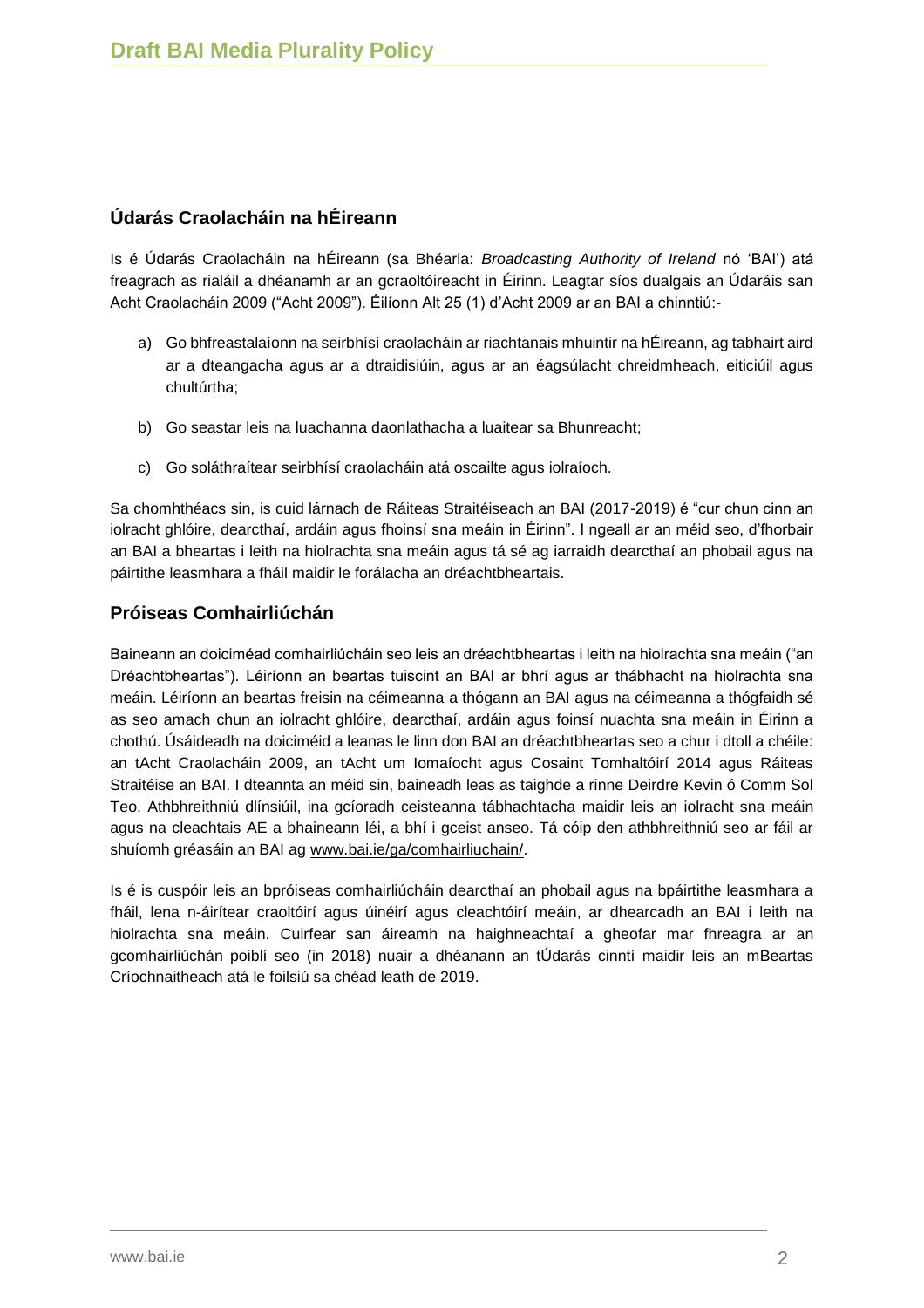Is é atá sa dréachtbheartas seo cúig chodanna agus aguisín amháin, ina ndéantar cur síos ar fhorálacha reachtacha tábhachtacha agus ar spriocanna straitéiseacha an BAI i leith na hiolrachta sna meáin. Seo hiad:-

- Réamhrá;
- Míniú ar an iolracht sna meáin;
- An tábhacht a bhaineann leis an iolracht sna meáin;
- Beartais an BAI i leith na hiolrachta sna meáin Spriocanna;
- Cén chaoi a spreagfaidh agus a thacóidh an BAI leis an iolracht sna meáin;
- Aguisín An tAcht Craolacháin 2009 agus Ráiteas Straitéise an BAI 2017-2019.

Tá ceisteanna comhairliúcháin iniata leis seo agus cuirfear fáilte roimh freagraí ar na ceisteanna seo go léir, nó roimh aon fhreagra ar leith ar cheist ar leith. Gheofar sonraí maidir leis an mbealach gur féidir aighneacht a dhéanamh anseo thíos agus ar shuíomh gréasáin an BAI ag

# **Aighneacht a dhéanamh**

Cuirfidh an BAI fáilte roimh aighneachtaí go dtí an 30 Eanáir 2019. Glacfar le haighneachtaí tríd an rphost ag [consultations@bai.ie](mailto:consultations@bai.ie) nó trí fhoirm a íoslódáil ón tsuíomh gréasáin ag [www.bai.ie/ga/comhairliuchain](http://www.bai.ie/ga/comhairliuchain) agus í a sheoladh ar ais tríd an bpost chuig an tseoladh seo a leanas:-

Comhairliúchán ar an Iolracht sna Meáin, Údarás Craolacháin na hÉireann, 2 – 5 Plás Warrington, Baile Átha Cliath, D02 XP29.

Is féidir téagmháil a dhéanamh linn tríd an rphost ag [consultations@bai.ie](mailto:consultations@bai.ie) nó ar an nguthán ag (01) 6441200, má tá aon cheist maidir leis an bpróiseas comhairliúcháin.

# **Foilsiú na nAighneachtaí**

Foilseofar na haighneachtaí a fhaightear i leith an chomhairliúcháin seo ar [www.bai.ie](https://www.bai.ie/ga/) i ndiaidh don BAI an beartas críochnaitheach i leith na hiolrachta sna meáin a fhoilsiú. D'fhéadfadh foilsiú na naighneachtaí nó cuid dóibh brath ar an bhfaisnéis laistigh dóibh, is é sin, faisnéis phearsanta nó íogair, nó aon eolas a tugadh go rúnda, i gcomhréir leis an Acht um Shaoráil Faisnéise 2014 agus na hAchtanna agus na Rialacháin um Chosaint Sonraí.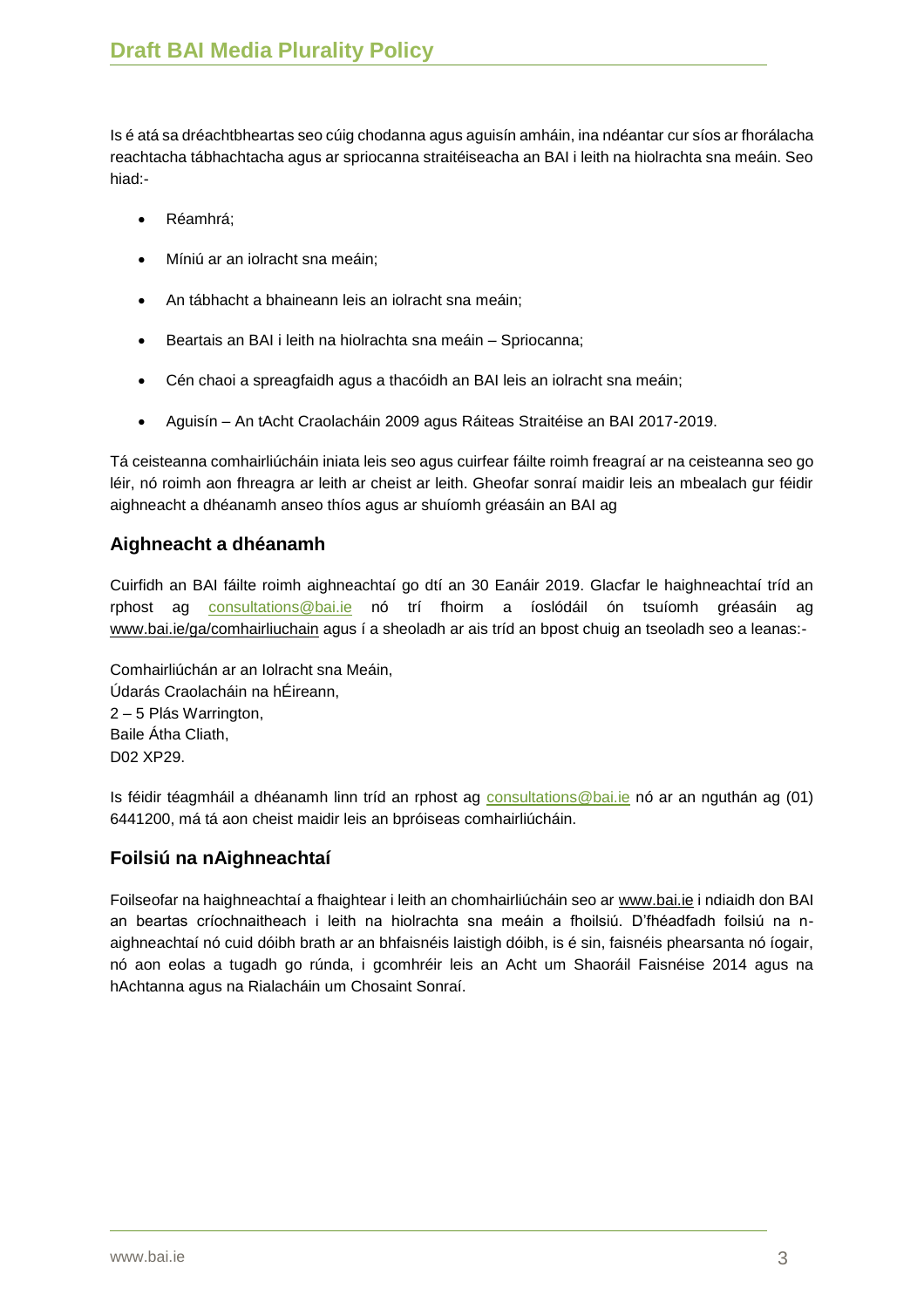# **Saoráil Faisnéise**

Déanfaidh Údarás Craolacháin na hÉireann (BAI) sár-iarracht aon fhaisnéis a sholáthraítear dó a choinneáil faoi rún i gcomhréir lena chuid dualgas dlithiúil, lena n-áirítear an tAcht um Shaoráil Faisnéise 2014. Ba cheart a chur in iúl don BAI agus tú ag cur aighneacht faoinár mbráid, mura mian leat go nochtfar aon chuid den fhaisnéis i d'aighneacht mar gheall ar chúinsí pearsanta nó íogair. Ba cheart na cúiseanna atá ag dul leis an toil seo a léiriú freisin. Rachaidh an BAI i gcomhairle leat maidir leis an bhfaisnéis íogair sula ndéanfar aon chinneadh faoi aon iarratas Shaoráil Faisnéise a fhaightear.

# **Cosaint Sonraí**

Comhlíonfaidh Údarás Craolacháin na hÉireann a ndualgais i gcomhréir leis na hAchtanna um Chosaint Sonraí 1988 agus 2003 (arna leasú) agus i gcomhréir le haon dlí nó rialachán iomchuí eile.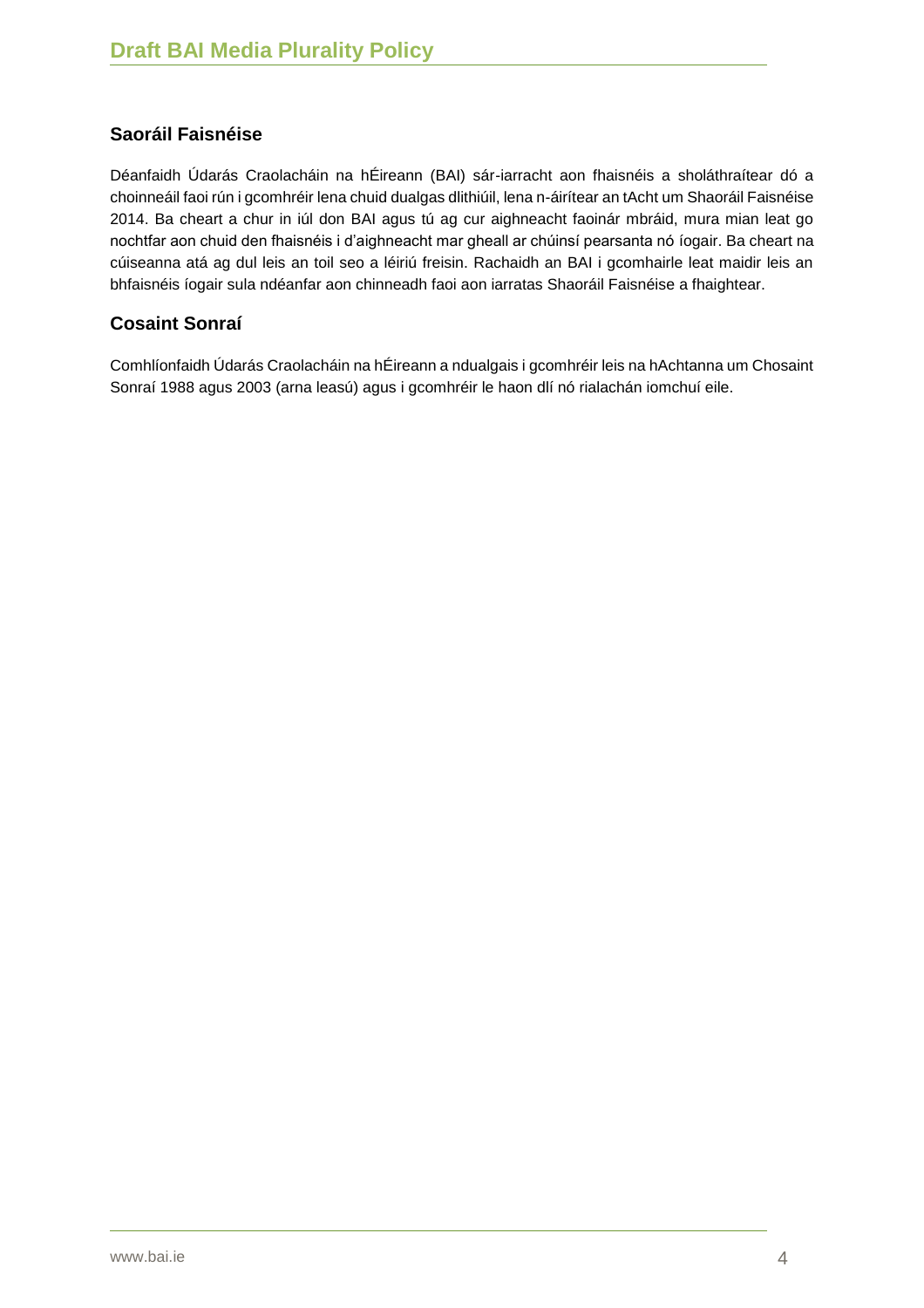# **Clár Ábhair**

|                                                               | 4. Spriocanna Bheartais an BAI i leith na hIolrachta sna Meáin10 |
|---------------------------------------------------------------|------------------------------------------------------------------|
|                                                               | 5. Tacaíocht an BAI d'Iolracht sna Meáin agus a cur chun cinn11  |
| Aguisín 1 – An tAcht Craolacháin 2009 agus Ráiteas Straitéise |                                                                  |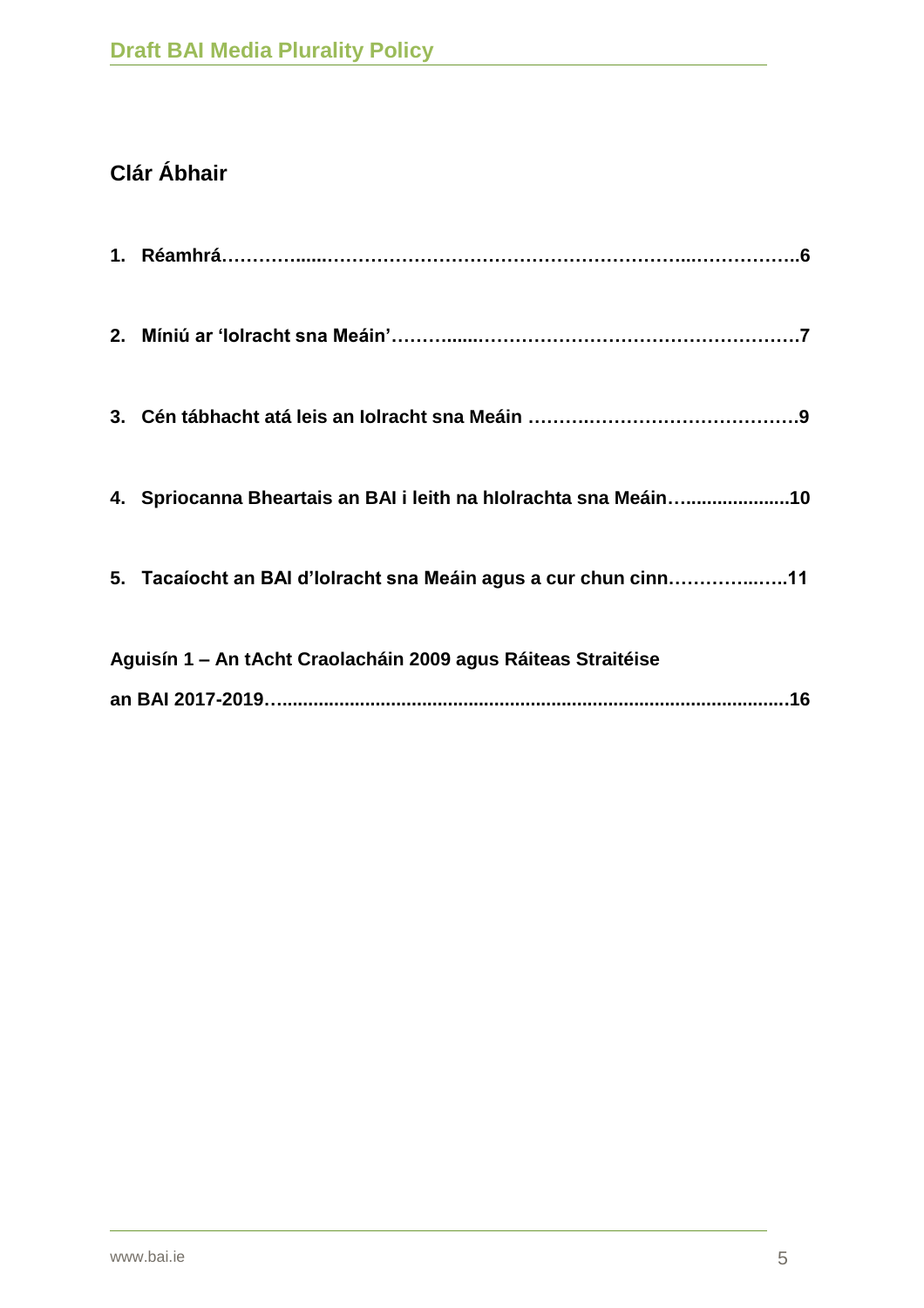# **1. Réamhrá**

**Tugann réamhrá an bheartais comhthéacs do ról an BAI i leith na hiolrachta sna meáin. Déanann sé idirdhealú idir rólanna an BAI, an Coimisiún um Iomaíocht agus Cosaint Tomhaltóirí ('CPCC') agus an tAire Cumarsáide, Gníomhaithe ar son na hAeráide agus Comhshaoil. Leagtar amach, ar bhealach leathan, aidhm an bheartais.**

Is eagraíocht reachtach neamhspleách é Údarás Craolacháin na hÉireann (Sa Bhéarla: *Broadcasting Authority of Ireland*, nó 'BAI') atá freagrach as líon réimsí gníomhaíochta maidir le seirbhísí meáin in Éirinn. Trína fheidhmeanna reachtacha a chomhlíonadh, tá sé de dhualgas ar an BAI soláthar seirbhísí craolacháin atá iolrach a chinntiú. Seasann an BAI leis an mbonn reachtúil gur gnéithe riachtanacha de dhaonlathas ionadaíoch iad saoirse agus iolracht na meán. D'fhorbair an BAI a Bheartas ar an Iolracht sna Meáin chun tacú leis an iolracht sna meáin in Éirinn agus í a chur chun cinn.

Is i gcomhthéacs an Achta Chraolacháin 2009 agus an Achta um Iomaíocht agus Cosaint Tomhaltóirí 2014 a thugann an BAI faoina ról tacaithe agus cur chun cinn na hiolrachta sna meáin. Bíonn ár ról mar thacaíocht ag na gníomhaíochtaí iolrachta meán a thugann an tAire Cumarsáide, Gníomhaithe ar son na hAeráide agus Comhshaoil, agus an Coimisiún um Iomaíocht agus Cosaint Tomhaltóirí (CICT), fúthu. Faoin Acht um Iomaíocht agus Cosaint Tomhaltóirí2014, tá cumhachtaí suntasacha ag an Aire agus ag CICT araon, i leith chinntiú na hiolrachta. Is é ról CICT moltaí i leith cónasctha meán atá os cionn tairseach airgid ar leith a mheas chun a chinntiú nach dtitfeadh méid na hiomaíochta go suntasach de bharr an chónasctha sin. Is é ról an Aire cinneadh a dhéanamh faoina mbeidh cónascadh meán ar leas an phobail d'fhonn iolracht na meán sa Stát a chosaint.

Tá ról reachtúil ag an BAI faoin Acht um Iomaíocht agus Cosaint Tomhaltóirí 2014. Sa ról seo, cuireann an BAI comhairle ar fáil don Aire maidir le haon chónascadh meán agus tugann sé faoi thaighde atá dírithe ar an iolracht ar bhonn rialta. D'aineoinn go bhfuil ról ag an BAI i leith cinntí a dhéantar faoi aon chónascadh meán, tá ról aige i leith iolracht na meán an-leathan. Léirítear an méid sin i gcuid de mhisean an BAI, mar a leagtar síos é i Ráiteas Straitéise an BAI 2017-2019; *'iolracht glórtha, tuairimí soláithrithe agus foinsí sna meáin Éireannacha a chur chun cinn"*. Tagraítear do ról an BAI i gcomhthéacs Eorpach chomh maith sna moltaí a rinne Comhairle na hEorpa in 2018, *Moltaí i leith iolracht na meán agus trédhearcacht maidir le húinéireacht na meán* agus sa Choinbhinsiún Eorpach um Chearta an Duine. Tacaíonn na doiciméid thábhachtacha seo le cur chuige an BAI a dhréachtú i leith iolracht na meán.

Léiríonn an Beartas seo an tuiscint atá ag an BAI, laistigh den chreat-reachtaíocht agus dá Ráiteas Straitéise, ar an iolracht sna meáin agus an tionchar a bheidh ag an tuiscint sin ar ghníomhaíochtaí uile an BAI anois agus as seo amach d'fhonn iolracht na meán in Éirinn a chur chun cinn.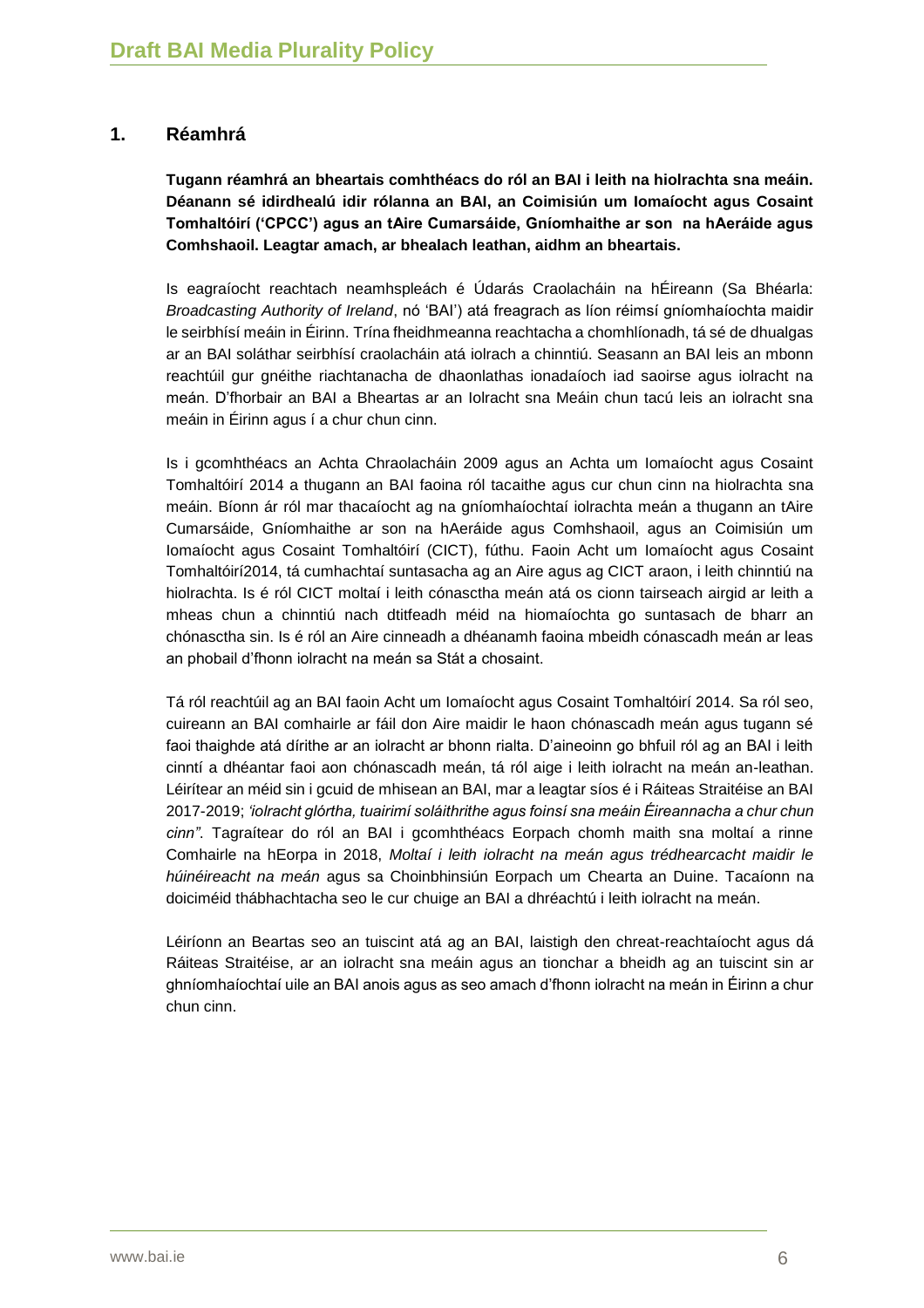# **2. Míniú ar 'Iolracht sna Meáin'**

**Soláthraíonn an chuid seo míniú ar céard is iolracht mheáin ann. Leantar an míniú a sholáthraítear san Acht um Iomaíocht agus Cosaint Tomhaltóirí 2014. Déantar an méid seo chun a chinntiú go bhfuil cur chuige an BAI ag teacht leis an reachtaíocht ar chónascadh meáin agus le cleachtais an CCPC agus an Aire Cumarsáide, Gníomhaithe ar son na hAeráide agus Comhshaoil agus go bhfuil siad seo mar chreat ag an míniú féin. Anuas air sin, glactar leis an míniú ar 'Cuideacht mheáin' san Acht um Iomaíocht agus Cosaint Tomhaltóirí 2014. Neamhspleách ón méid sin, sa chuid seo déantar cur síos ar shoiléireacht na hiolrachta i gcleachtas.**

Agus ceisteanna faoin iolracht sna meáin á meas aige, tagróidh an BAI don mhíniú a thugtar ar an iolracht sna meáin mar a mínítear an téarma san Acht um Iomaíocht agus Cosaint Tomhaltóirí 2014.

Tagraíonn an tAcht seo d'iolracht sna meáin i gcomhthéacs cláracha agus úinéireachta ar an mbealach seo a leanas:

- Ciallaíonn *'Diversity of Content'<sup>1</sup>* [*Éagsúlacht ábhair*] an méid a léirítear éagsúlacht leathan dearcthaí (cuirtear san áireamh an éagsúlacht dearcthaí maidir leis an nuacht agus cúrsaí reatha agus an éagsúlacht suimeanna cultúrtha atá forleathan i sochaí na hÉireann) trí ghníomhaíochtaí na gcuideachtaí meáin sa Stát; ina measc siúd an t-éiteas eagarthóireachta atá acu, na cláir a chraoltar agus na foinsí a úsáidtear.
- Ciallaíonn *'Diversity of Ownership'<sup>2</sup>* [*Éagsúlacht úinéireachta*] an leathadh rialuithe agus úinéireachta a thagann ar na cuideachtaí meáin sa Stát, tríd an sciar den mhargadh atá acu. Bunaítear an sciar sin ar lucht éisteachta/léitheoireachta/féachana na gcuideachtaí nó ar bheartais iomchuí eile.

Pléann an smaoineamh seo leis an iolracht seachtrach agus inmheánach. Leathadh úinéireachta agus ceannais ar chuideachtaí meán atá mar ábhar ag an iolracht seachtrach. Is é atá i gceist leis an iolracht inmheánach nádúr na gcláracha, idir pholaitiúil agus chultúrtha, agus na modhanna bailithe atá ag na heagraíochtaí meán. Mar sin de, is féidir an iolracht sna meáin a thomhas ar roinnt bealaí, nach bhfuil comheisiach. De ghnáth, bíonn na beartais seo comhlántach.<sup>3</sup>

I dtéarmaí praiticiúla agus bunaithe ar na comharthaí iolrachta a forbraíodh go nuige seo,<sup>4</sup> d'fhéadfadh éagsúlacht ábhair agus cheannais a léiriú sna meáin traidisiúnta, nua agus úrnua in Éirinn ar go leor bealaí.

<sup>1</sup> Ní raibh tiontú oifigiúil den téarma *'Diversity of Content'* foilsithe ag Rannóg an Aistriúcháin ag am an chlóbhuailte.

<sup>2</sup> Ní raibh tiontú oifigiúil den téarma *'Diversity of Ownership'* foilsithe ag Rannóg an Aistriúcháin ag am an chlóbhuailte.

<sup>3</sup> Media Merger Guidelines [*Cónascadh Meáin – Treoirlínte*] (2015). An Roinn Cumarsáide, Gníomhaithe ar son na hAeráide agus Comhshaoil.

<sup>4</sup> K.U. Leuven, ICRI/ Central European University, CMCS/ Jönköping International Business School, MMTC/ Ernst & Young Consultancy, an Bheilg (2009): *[Independent Study on Indicators for Media Pluralism in the](http://ec.europa.eu/information_society/media_taskforce/doc/pluralism/pfr_report.pdf)  Member States – [Towards a Risk-Based Approach](http://ec.europa.eu/information_society/media_taskforce/doc/pluralism/pfr_report.pdf)*.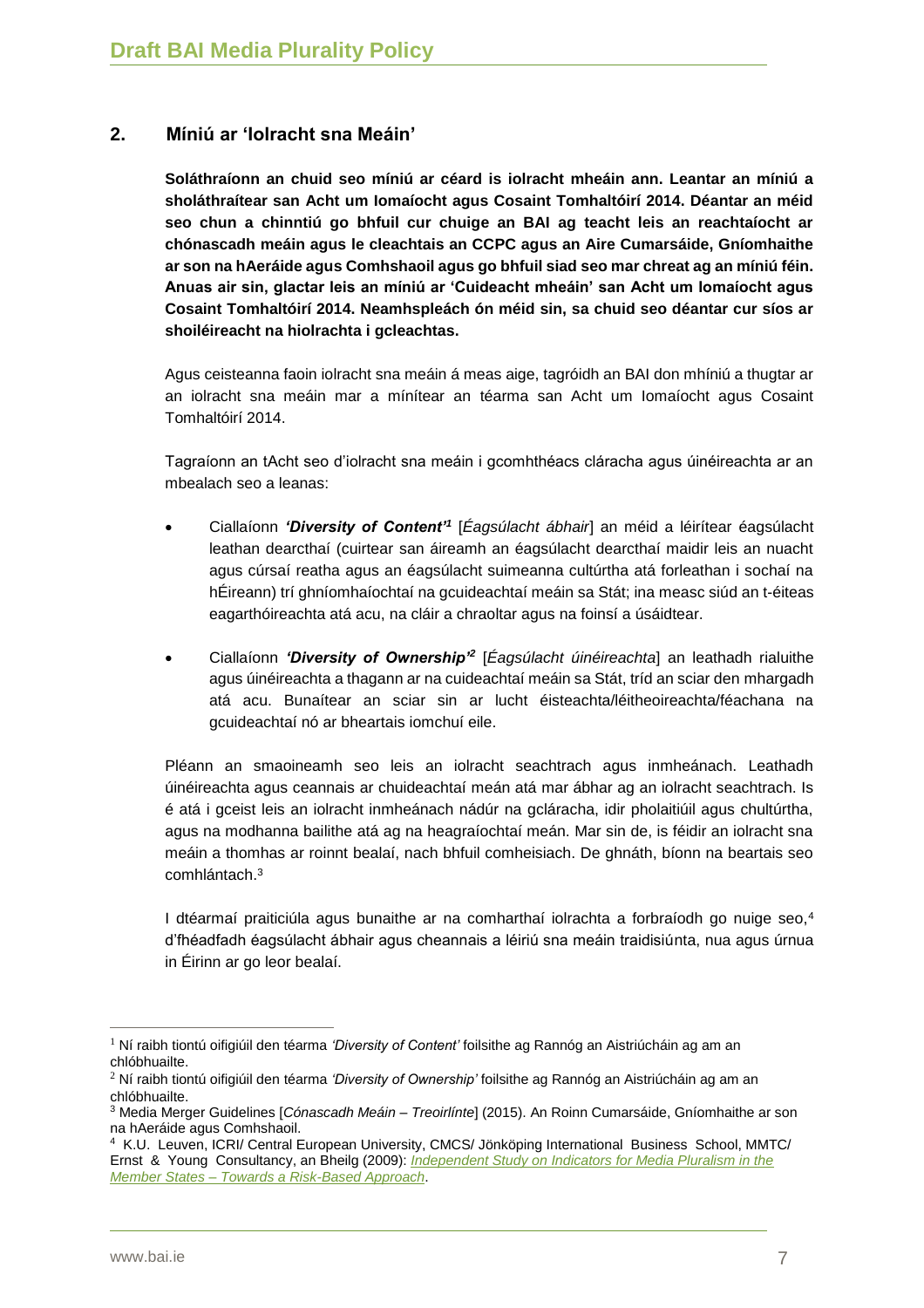Chun na críche sin, d'fhéadfadh aon cheann de nithe seo a leanas a bheith i gceist:-

- Margaí agus ardáin do na meáin atá faoi úinéireacht nó faoi cheannas iolracht gníomhaithe neamhspleácha (i. réimse leathan foinsí meán, margaí, soláthróirí agus ardáin dáilte) a bhfuil leibhéil éagsúla tionchair acu; iad rangaithe de réir a n-ábaltacht tuairimí a scaipeadh;
- Réimse agus meascán de chineálacha meán agus seánraí a mhaireann taobh le taobh ach le spriocanna éagsúla agus foinsí maoinithe laistigh de agus fud fad earnáil na meán mar aon le réimse leathan feidhmeanna a chomhlíonadh; eolas a sheachadadh agus feidhmeanna oideachais agus siamsaíochta ina measc;
- Ionadaíocht chothrom agus ilghnéitheach sna meáin ar son na ngrúpaí cultúrtha agus sóisialta éagsúla sa tSochaí. Ina measc siúd beidh pobal na Gaeilge agus pobail áitiúla agus réigiúnach, nach iad;
- Ionadaíocht chothrom agus ilghnéitheach sna meáin ar son na ngrúpaí polaitiúla, reiligiúnda agus ídé-eolaíochta. Ina measc siúd, beidh dearcthaí ó mhionlaigh.

Chun críche an Bheartais seo, tabharfaidh an BAI feidhm don téarma *'media business'*  [*cuideacht mheáin*] arna dtagraítear san Acht um Iomaíocht agus Cosaint Tomhaltóirí 2014. Tá béim aige seo ar chuideachtaí a bhfuil leibhéal suntasach gníomhachtaí acu in Éirinn agus orthu siúd a sholáthraíonn ábhair nuachta, cúrsaí reatha agus cultúrtha. Tugann an BAI faoi deara gur fo-mhír de mhíniú 2014, an míniú a thugtar ar 'meáin chumarsáide' san Acht Craolacháin 2009<sup>5</sup> . Má thógtar an dá mhíniú le chéile, cuimsíonn cuideachtaí meán clóbhualadh, foilsitheoireacht, craoltóireacht (ardáin chraolachán san áireamh) agus ábhair idirlín, na meáin shóisialta ina measc.

#### **CEISTEANNA COMHAIRLIÚCHÁIN**

- **1. Céard é do thuairim maidir leis an moladh go nglacfar le brí an téarma 'iolracht mheáin' mar a mínítear é san Acht um Iomaíocht agus Cosaint Tomhaltóirí 2014 chun críche bheartais an BAI i leith na hIolrachta Meáin?**
- **2. Glacann an beartas seo le brí an téarma 'cuideacht mheáin', mar a mínítear é san Acht um Iomaíocht agus Cosaint Tomhaltóirí 2014 agus déantar cur síos ar bhrí an téarma 'meán cumarsáide', arna soláthar in Acht 2009, mar fho-chuid den míniú atá le 'cuideacht mheáin'. Cén dearcadh atá agat i leith an chur chuige seo?**
- **3. An bhfuil aon téarma fiúntach eile ann a chreideann tú gur chóir a chur leis an mbeartas?**

<sup>5</sup> De réir Achta 2009, cuimsíonn Meáin Chumarsáide seirbhísí craolacháin, ardáin chraolacháin agus nuachtáin nó irisí a bhfuil an nuacht agus tráchtaireacht ar chúrsaí reatha mar ábhair shuntasacha iontu.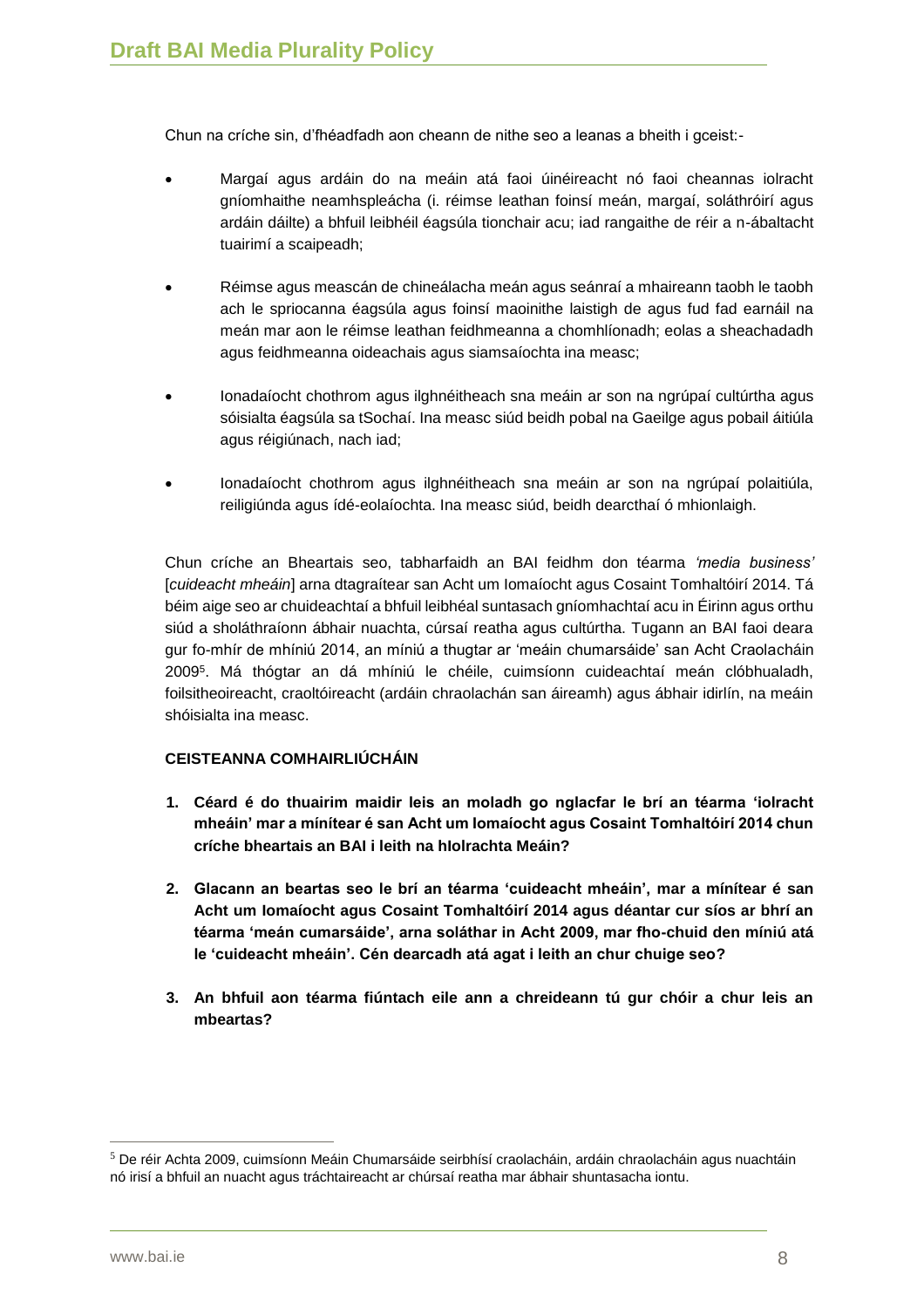**4. Cuireann an beartas in iúl na gnéithe gur féidir a úsáid chun an iolracht úinéireachta agus ábhair a léiriú tríd na meáin. Ní cur síos críochnúil atá i gceist anseo. D'aineoinn an méid sin, céard é do thuairim maidir leis an gcaoi a léirigh an BAI na gnéithe gur féidir a úsáid chun an iolracht a léiriú sna meáin in Éirinn i dtéarmaí úinéireachta agus ábhair?** 

# **3. Cén tábhacht atá leis an Iolracht sna Meáin**

**Léiríonn cuid a trí den bheartas na dearcthaí atá ag an BAI maidir le cé chomh tábhachtach is atá an iolracht sna meáin do shochaí na hÉireann. Chun na críche seo, cuirtear béim ar an ról tábhachtach atá ag na meáin, aithnítear na dúshláin is mó d'iolracht sna meáin agus déantar léiriú gonta ar cá seasann beartas an BAI sa chomhthéacs dúshlánach seo.**

Tá stádas agus freagrachtaí ar leith ag na meáin. Is eiseamláir tábhachtach na meáin ó thaobh an tsaoirse cainte, forbairt an dioscúrsa sibhialta agus an ionadaíocht cheart agus chuí den éagsúlacht inár sochaí.<sup>6</sup> Sa chomhthéacs seo, cuireann an iolracht sna meáin rud tábhachtach leis an tsochaí dhaonlathach dhea-fheidhmeach; is é sin pobal atá eolach. Nuair atá an iolracht sna meáin forleathan, cintíonn sé go mbeidh rochtain ag an ngnáth-duine ar an iliomad foinsí eolais, tuairimí agus glóracha Laghdaíonn an iolracht sna meáin forleathan an tionchar as cuimse ó na meáin agus ó eagraíochtaí polaitíochta, sóisialta agus tráchtála agus/nó ó dhaoine aonair ar dhearcthaí an phobail nó ar phróisis pholaítíochta. Cuireann an tsaoirse seo agus an rochtain ar eolas le rannpháirtíocht an ghnáth-duine sa phróiseas daonlathach.

Ar bhonn níos leithne, ba cheart tábhacht na hiolrachta sna meáin a mheas i gcomhthéacs timpeallachta atá ag fás agus ag athrú go tapa, timpeallacht atá an-inniúil. Bíonn méadú leanúnach ar mhéid agus ar fhoinsí ábhar sa timpeallacht seo. Tagann fadhbanna agus dúshláin nua chun cinn dóibh siúd atá ag plé leis an iolracht sna meáin, dá bharr. Seo a leans cuid de na dúshláin:-

- Athruithe suntasacha ar an mbealach a úsáidtear na meáin, mar shampla, baintear níos lú úsáide as na meáin traidisiúnta mar fhoinse phríomha nuachta, mar tá an t-idirlíon ann ina n-ionaid. D'fhéadfadh deacrachtaí eascairt as seo ó thaobh ábhair nuachta de, is é sin, an féidir brath ar agus bheith muiníneach as foinsí idirlín.
- Ábhar imní atá gaolta leis an bpointe thuas. Baineann sé seo le deacrachtaí le bréagaisnéis, mífhaisnéis agus droch-fhaisnéis faoi chúrsaí polaitíochta, sóisialta agus cultúrtha. Tá an méid seo amhlaidh tríd an bplé ar bhréagnuacht sna meáin shóisialta agus in áiteanna eile;
- Comhbhailiú sonraí pearsanta ag cuideachtaí Meán, ach go háirithe iad siúd a bhaineann leis na meáin shóisialta, agus úsáid na sonraí sin ar chúinsí nach bhfuil trédhearcach ná eiticiúil;

 $\overline{a}$ <sup>6</sup> Guidelines on Media Mergers [*Cónascadh Meáin – Treoirlínte*] (2015).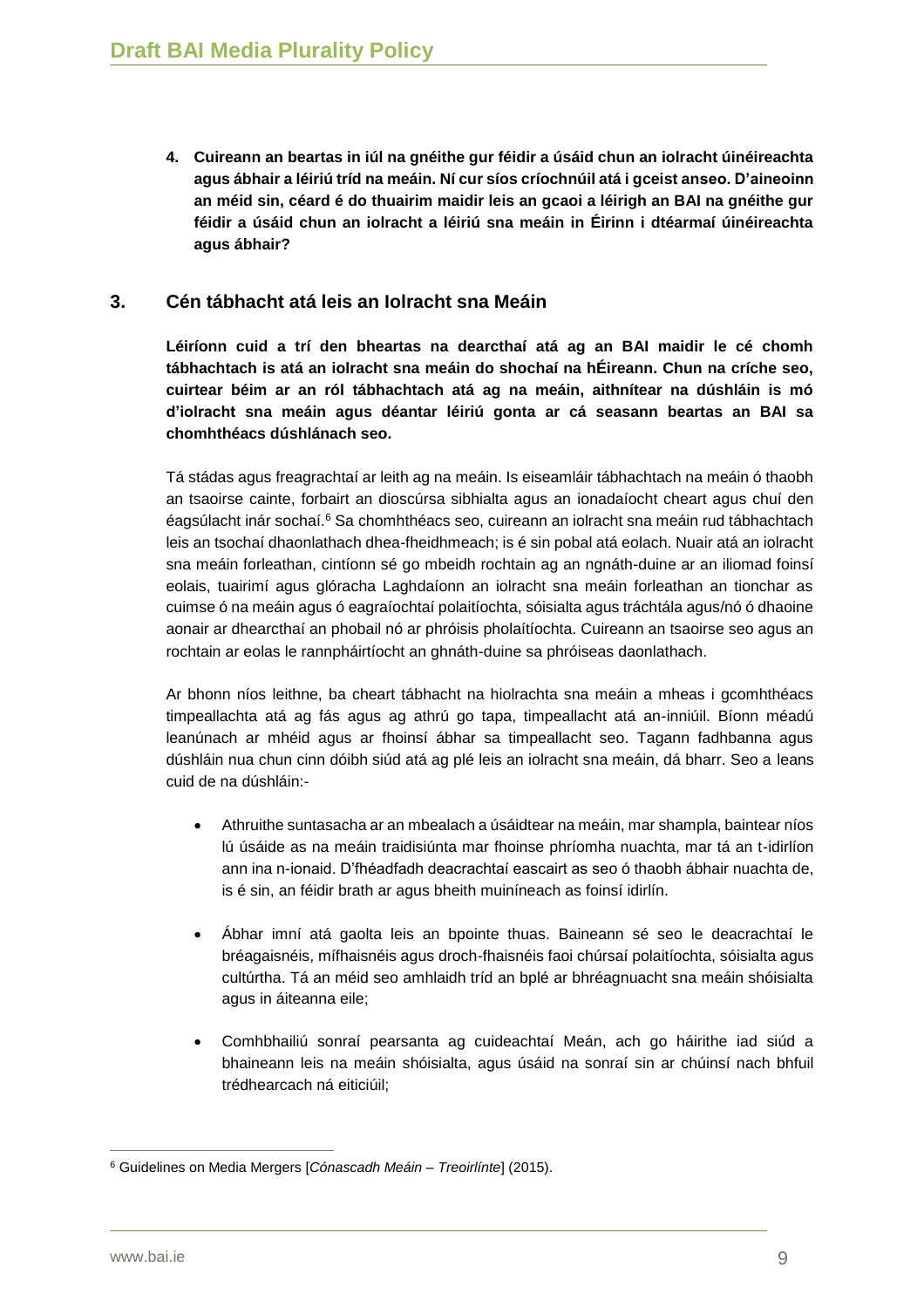- Tionchar na scagaithe nuachta, idirghabhálaigh (amhail brabhálaithe gréasáin) agus algartaim (in ábhair idirlín agus ábhair closamhairc ar éileamh) a d'fhéadfadh deighiltí a chruthú agus srian a chur ar an teagmháil atá ag daoine le dearcthaí éagsúla;
- Bagairtí d'éiceachóras airgeadais an léiriúcháin nuachta agus cultúrtha de bharr caillteanais ioncaim ó íocaíochtaí nuachta agus ó fhógraíocht.

Tá an Beartas seo forbartha i dtimpeallacht nach leor réiteach na rialála traidisiúnta ar cheist na hiolrachta ina haonar, is é sin, líon agus meascán na seirbhísí atá á gcur ar fáil don lucht féachana/éisteachta, a mhéadú. D'aineoinn gur ghnéithe tábhachtacha den rialáil iad rochtain méadaithe ar ábhair luachmhara dhílse, ba cheart cuir leis na gnéithe sin le beartais chun an gnáth-dhuine a spreagadh chun bheith ar an eolas faoi chúrsaí agus chun roghanna eolacha a dhéanamh maidir lena n-úsáid de na meáin. Tá an méid uilig seo mar bhunchloch ag Beartas an BAI i leith na hIolrachta agus Ráiteas Straitéise an BAI 2017-2019.

#### **CEISTEANNA COMHAIRLIÚCHÁIN**

- **5. Céard é do thuairim maidir leis an gcaoi a léiríonn an BAI a thábhachtach is atá an iolracht sna meáin?**
- **6. An bhfuil aon ghné eile den iolracht meáin agus a tábhacht don tsochaí nár cuireadh san áireamh cheana a bheadh ar leas an bheartais, dá dtagrófaí dó?**

## **4. Spriocanna Bheartais an BAI i leith na hIolrachta sna Meáin**

**Léirítear spriocanna an bheartais sa chuid seo den bheartas. Tá ceathair sprioc ann agus bunaíodh iad ar sprioc lárnach de chuid an BAI, is é sin, an iolracht a chinntiú. Léiríonn na spriocanna seo na spriocanna straitéiseacha a n-eascraíonn as Téama Straitéiseach an BAI – An Iolracht agus an Éagsúlacht a chur chun cinn. Thairis sin, tá tionchar ag na dúshláin a léiríodh i gcuid a trí ar na ceathair spriocanna beartais; ina measc siúd, dúshláin a bhaineann le meas agus le muinín agus le teacht ar fhoinsí nuachta agus cúrsaí reatha atá intaofa.**

D'fhonn a chuid dualgas reachtúla a chomhlíonadh agus i gcomhthéacs an gealltais a thugtar i Ráiteas Straitéise an BAI 2017-2019 *'iolracht glórtha, tuairimí soláithrithe agus foinsí sna meáin Éireannacha a chur chun cinn'*, d'fhorbair an BAI an Beartas seo chun:-

- Iolracht margaí meáin d'ardchaighdeán agus a n-úinéireachtaí a spreagadh agus a éascú;
- Tírdhreach mheáin a chruthú atá ionadaíoch ar agus so-aimsithe d'éagsúlacht shochaí na hÉireann;
- An líon ábhair closamhairc cultúrtha iomchuí do lucht féachana/éisteachta Éireannacha a mhéadú, ina measc na n-ábhar sin cláracha Gaeilge d'ardchaighdeán; agus
- Meascán de ghlóracha, tuairimí agus foinsí nuachta agus cúrsaí reatha sna meáin chlosamhairc a ghníomhaíonn saoránaigh na hÉireann, a spreagann an díospóireacht daonlathach agus a thacaíonn le hionracas an phróisis daonlathaigh.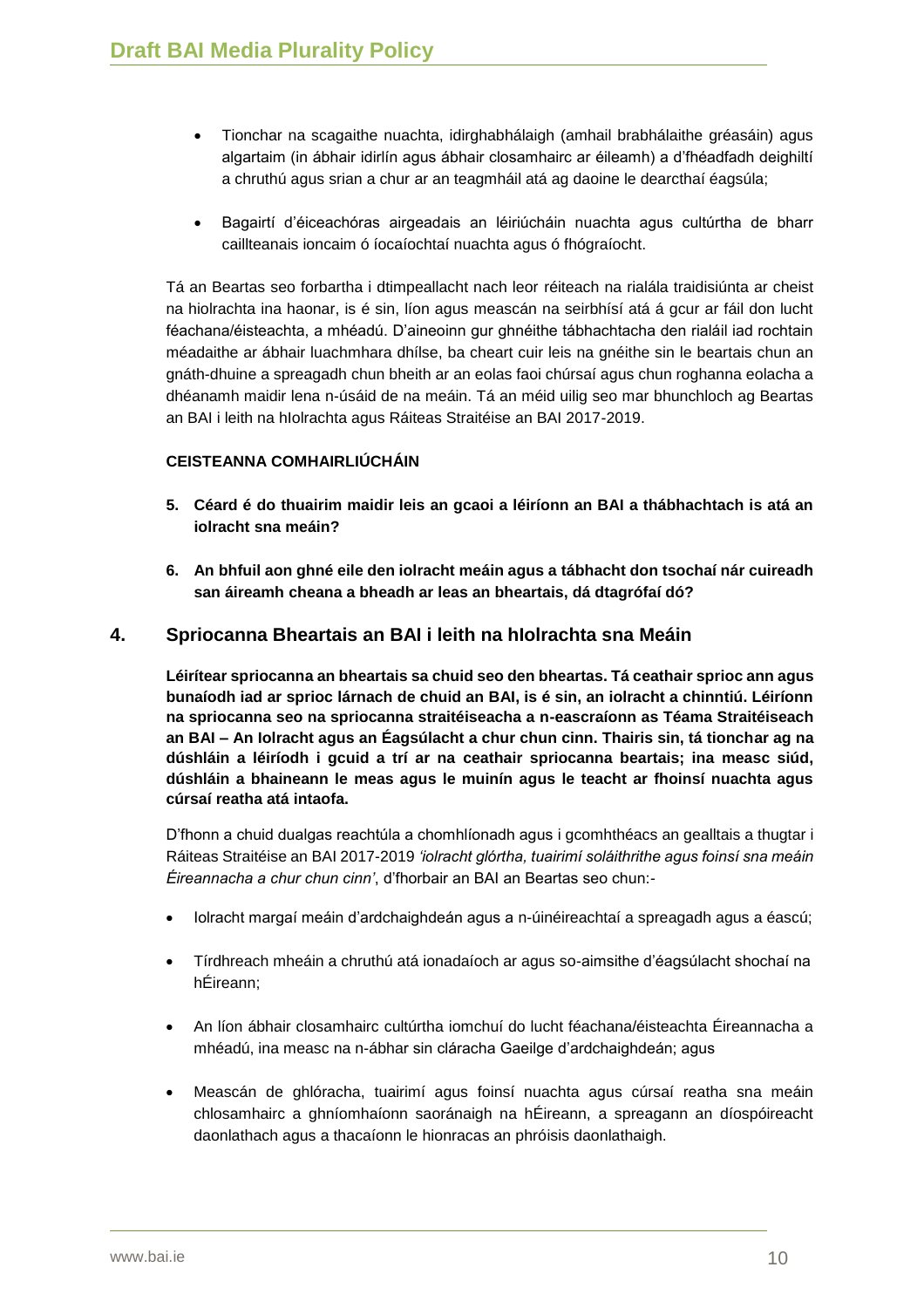## **CEISTEANNA COMHAIRLIÚCHÁIN**

- **7. Céard é do thuairim maidir leis na ceathair spriocanna beartais dá dtagraítear dóibh i gCuid 4?**
- **8. An gcreideann tú gur chóir don BAI aon sprioc eile, a bhaineann le ról taca agus cur chun cinn an BAI i dtaca leis an iolracht sna meáin, a chur leis an mbeartas? Má chreideann, céard é?**

## **5. Tacaíocht an BAI d'Iolracht sna Meáin agus a cur chun cinn**

**I gcuid a cúig den bheartas, leagtar síos na céimeanna a thógann an BAI inniu agus as seo amach, chun tacú leis an iolracht sna meáin in Éirinn agus í a chur chun cinn. Cé gur chóir glacadh leis go dtacaíonn réimse leathan de ghníomhaíochtaí an BAI leis an iolracht sna meáin, léirítear sa chuid seo na gníomhaíochtaí a cheaptar a bheith i lár an aonaigh chomh fada is a bhaineann sé le brí an téarma 'iolracht sna meáin'- a bhaineann le héagsúlacht úinéireachta seirbhísí meáin agus le héagsúlacht san ábhar a chraoltar. Leagtar síos na gníomhaíochtaí is tábhachtaí laistigh de naoi réimsí. Seo a leanas na réimsí sin:-**

- **i. Ceadúnú;**
- **ii. Beartas an BAI maidir le Rialú agus Úinéireachta;**
- **iii. Dualgais an BAI de réir reachtaíochta maidir le Cónascadh Meáin;**
- **iv. Taighde;**
- **v. An Litearthacht Mheáin;**
- **vi. Cód Cothroime, Oibiachtúlachta agus Neamhchlaontachta an BAI do Gnóthaí Nuachta agus Cúrsaí Reatha;**
- **vii. Scéim Mhaoinithe don Chraoltóireacht; ina measc siúd, Fís agus Fuaim agus Beartas Cartlannaíochta an BAI;**
- **viii. Plean Gníomh i leith na Gaeilge;**
- **ix. Idirphlé le páirtithe leasmhara.**

Tabharfaidh an BAI faoi réimse beartais d'fhonn a ndualgais agus a dtiomantais reachtúla, straitéiseacha agus polasaí maidir leis an iolracht sna meáin, a chomhlíonadh. Seo a leanas na beartais agus na bealaí ina thacóidh an BAI leis agus a spreagfaidh an BAI an iolracht sna meáin.

#### **vii. Ceadúnú:**

Tacaíonn an BAI leis agus spreagann sé an iolracht sna meáin tríd a ngníomhaíochtaí ceadúnaithe go príomha. Leagtar síos san Acht Chraolacháin 2009 meicníocht chun réimse leathan seirbhísí raidió agus teilifíse a cheadúnú. Baineann sé seo le seirbhísí tráchtála agus pobail raidió agus teilifíse atá neamhspleách mar aon le seirbhísí sealadacha agus institiúideacha raidió.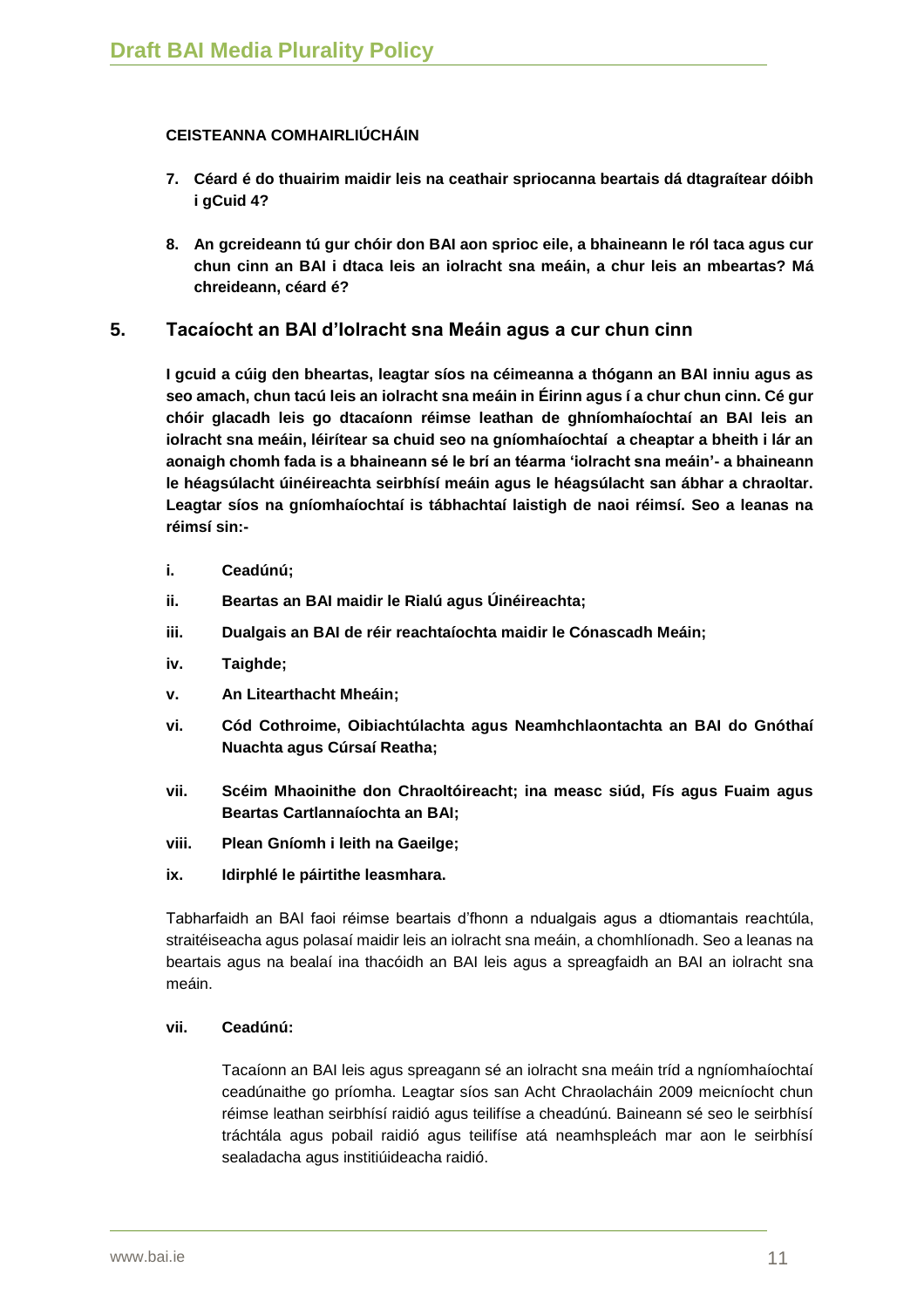Is é is aidhm leis an bpróiseas ceadúnaithe an tseirbhís chraolacháin reatha agus i mbun forbartha a sholáthraíonn RTÉ, TG4 agus cainéal teilifíse Thithe an Oireachtais, a fheabhsú.

Is é is aidhm leis an bpróiseas ceadúnaithe éagsúlacht ábhair a spreagadh trí iarratais i leith seirbhísí cláir a chuirfidh leis an réimse seirbhísí meáin ar fáil in Éirinn faoi láthair. Baintear *'Diversity of Ownership'* (Éagsúlacht Úinéireachta) amach tríd an bpróiseas ceadúnaithe, go sonrach trí na forálacha rialuithe a leagtar síos san Acht Chraolacháin 2009 agus, mar thacaíocht air sin, Beartas an BAI maidir le Rialú agus Úinéireacht.

Déanann an creat reachtach, Beartas an BAI maidir le Rialú agus Úinéireachta agus na próisis a bhaineann leo éascaíocht agus cothabháil ar chuimsiú dualgais maidir le héagsúlacht i leith clár ábhair polaitíochta agus cultúrtha, líon na nuachta agus cúrsaí reatha a bhfuil gá leo agus anuas air sin na clár ábhair áitiúla, náisiúnta agus Eorpacha atá le craoladh. Tacaíonn siad le hionadaíocht agus le léiriú cothrom agus éagsúil ó phobail áitiúla agus réigiúnach;

Thairis sin, éascaíonn an próiseas ceadúnaithe trédhearcacht a sholáthair maidir le rialú agus úinéireacht sa chaoi go bhfuil eolas maidir le sciarshealbhóirí, stiúrthóirí agus ballraíocht na seirbhísí craolacháin (i gcás na seirbhísí meáin pobalbhunaithe) ar fáil go poiblí.

Cuireann Straitéis Seirbhíse an BAI bonn eolais faoin gcur chuige ceadúnaithe atá aige. Tá an Straitéis seo tábhachtach mar go soláthraíonn sí an creat i leith ceapadh pleananna ceadúnaithe agus gníomhaíochtaí gaolmhara de chuid an BAI. Sprioc fhíorthábhachtach de chuid na Straitéise é tacaíocht agus spreagadh a thabhairt d'iolracht agus éagsúlacht ábhair do lucht féachana/éisteachta Éireannacha a bhaintear amach trí cheadúnú. Leagann an Straitéis Seirbhíse Craolacháin síos na bealaí a thacóidh an BAI le agus a rachaidh an BAI i bhfeidhm ar fhorbairt na hearnála craolacháin.

#### **viii. Beartas an BAI maidir le Rialú agus Úinéireacht:**

Tá beartas ag an BAI i leith rialuithe agus úinéireachta sheirbhísí craolacháin ceadúnaithe. Forbraíodh an beartas seo chun feidhm phraiticiúil a thabhairt do na forálacha sonracha san Acht Craolacháin 2009<sup>7</sup> a chuireann iachall ar an BAI a aird a thabhairt, mar chuid dá phróiseas ceadúnaithe, ar rialú agus úinéireacht na niarratasóirí agus an t-iarratasóir is fóirsteanaí á mheas d'fhonn conradh craolacháin a bhronnadh. Anuas air sin, cuireann an BAI forálacha an bheartais i bhfeidhm agus úinéireacht agus ceannas á meas i leith iarratais ar chonarthaí sóláthair lánais agus ilphléacs agus chun iarratais ar athruithe úinéireachta agus rialuithe a mheas.

 $7$  Cuid 6 den Acht Craolacháin 2009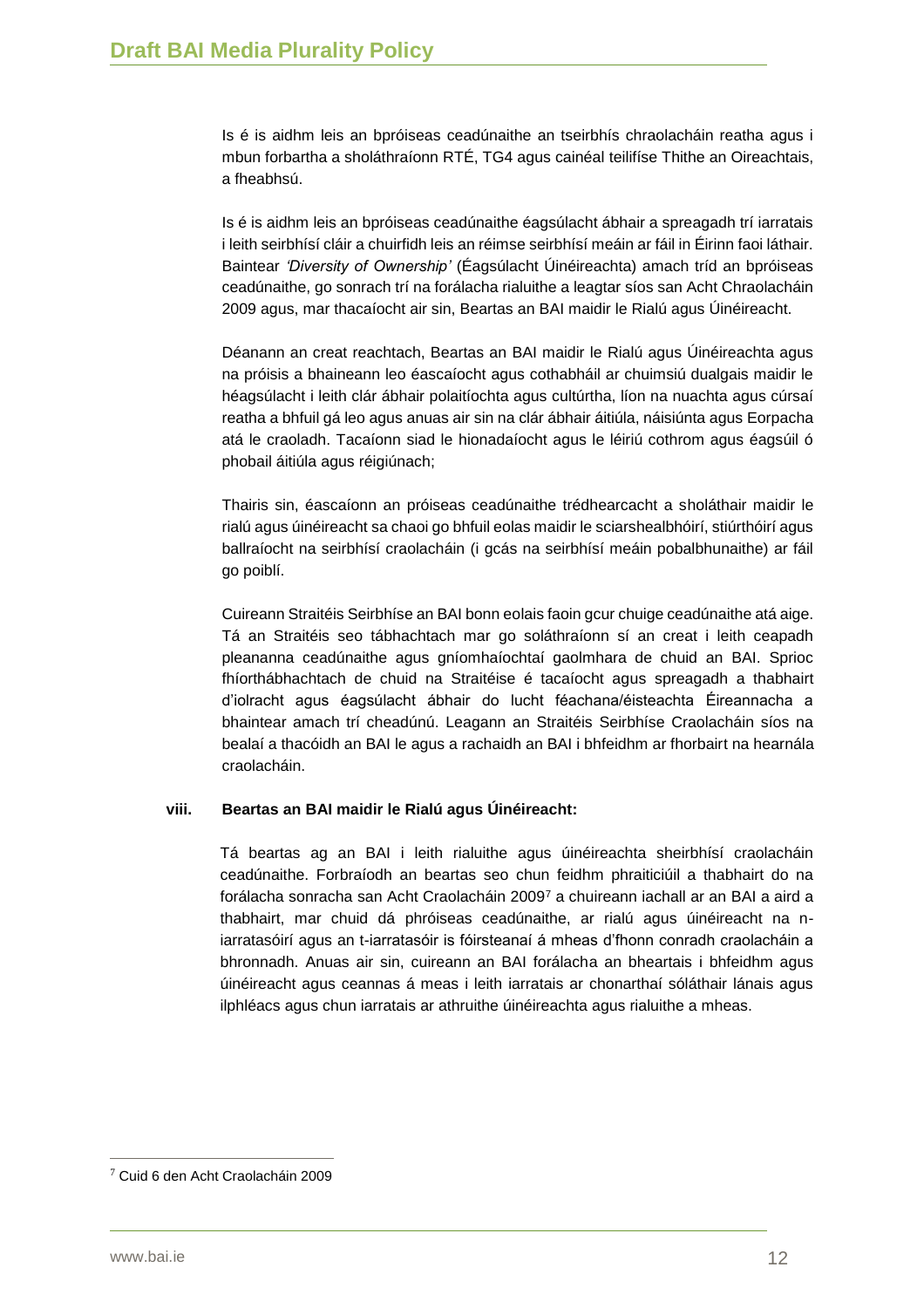I gcás na seirbhísí craolacháin, beidh aird ag an BAI ar:-

- a inmhianaithe atá sé ligean d'aon duine, nó d'aon ghrúpa daoine, rialú a bheith aige/acu ar líon as cuimse de sheirbhísí craolacháin fuaime, nó leasanna substaintiúla a bheith aige/acu i seirbhísí craolacháin fuaime, in iomlán nó i limistéar tíreolaíoch sonraithe, agus
- a inmhianaithe atá sé ligean d'aon duine, nó d'aon ghrúpa daoine, rialú a bheith aige/acu ar líon as cuimse de na meáin chumarsáide, nó leasanna substaintiúla a bheith aige/acu sna meáin chumarsáide, in iomlán nó i limistéar tíreolaíoch sonraithe.

Cé go bhfuil margadh na meán ag athrú gach uile soicind, tá na seirbhísí craolacháin traidisiúnta, is é sin, na meáin chraolta traidisiúnta, riachtanach i gcónaí chun an iolracht a chosaint in Éirinn agus de thoradh an méid sin, is meicníocht lárnach é Beartas an BAI maidir le Rialú agus Úinéireacht chun tacú le hiolracht sna meáin agus í a chur chun cinn.

## **ix. Dualgais an BAI de réir reachtaíochta maidir le cónascadh na Meán:**

Leathnaigh an tAcht um Iomaíocht agus Cosaint Tomhaltóirí 2014 ról iolrachta an BAI lasmuigh de na beartais cheadúnaithe agus úinéireachta leagtar amach thuas. De réir an Acht um Iomaíocht agus Cosaint Tomhaltóirí 2014, ceadaítear cónascadh meáin gur gá a chur in iúl don Aire Cumarsáide, Gníomhaithe ar son na hAeráide agus Comhshaoil amháin sa chás nach ndéanfadh sé aon dochar don iolracht sna meáin.

Is gné fhíorthábhachtach í an éagsúlacht úinéireachta a chinntiú ar an gcaoi seo agus tá réimse nua feidhmeanna agus dualgais in Acht um Iomaíocht agus Cosaint Tomhaltóirí 2014 a bhfuil sé mar aidhm acu tacaíocht a thabhairt don Aire agus cónascadh meáin á mheas aige. Is é príomhról an BAI, má iarrtar é, tuairisc a chur faoi bhráid an Aire a admhaíonn an bhfuil cónascadh meáin molta in aghaidh leas an phobail, is é sin an iolracht a chosaint sa Stát.

## **x. Taighde:**

I gcomhthéacs na ndualgas atá ar an BAI faoin Acht um Iomaíocht agus Cosaint Tomhaltóirí 2014, soláthraíonn an BAI líon tuarascálacha ar bhonn tréimhsiúil a bhfuil sé mar aidhm acu faisnéis a chur in iúl don Údarás, do chraoltóirí, don pobal, don Aire Cumarsáide, Gníomhaithe ar son na hAeráide agus Comhshaoil (mar aon le sciarshealbhóirí cuí eile) maidir leis an iolracht sna meáin in Éirinn.

I gcomhthéacs Achta 2014, cuireann an BAI tuarascálacha faoi bhráid an Aire gach trí bhliana ar na nithe seo a leanas:-

 Cén chaoi a imríonn athruithe úinéireachta tionchar ar an iolracht: cur síos ar na socraithe úinéireachta ag cuideachtaí meáin;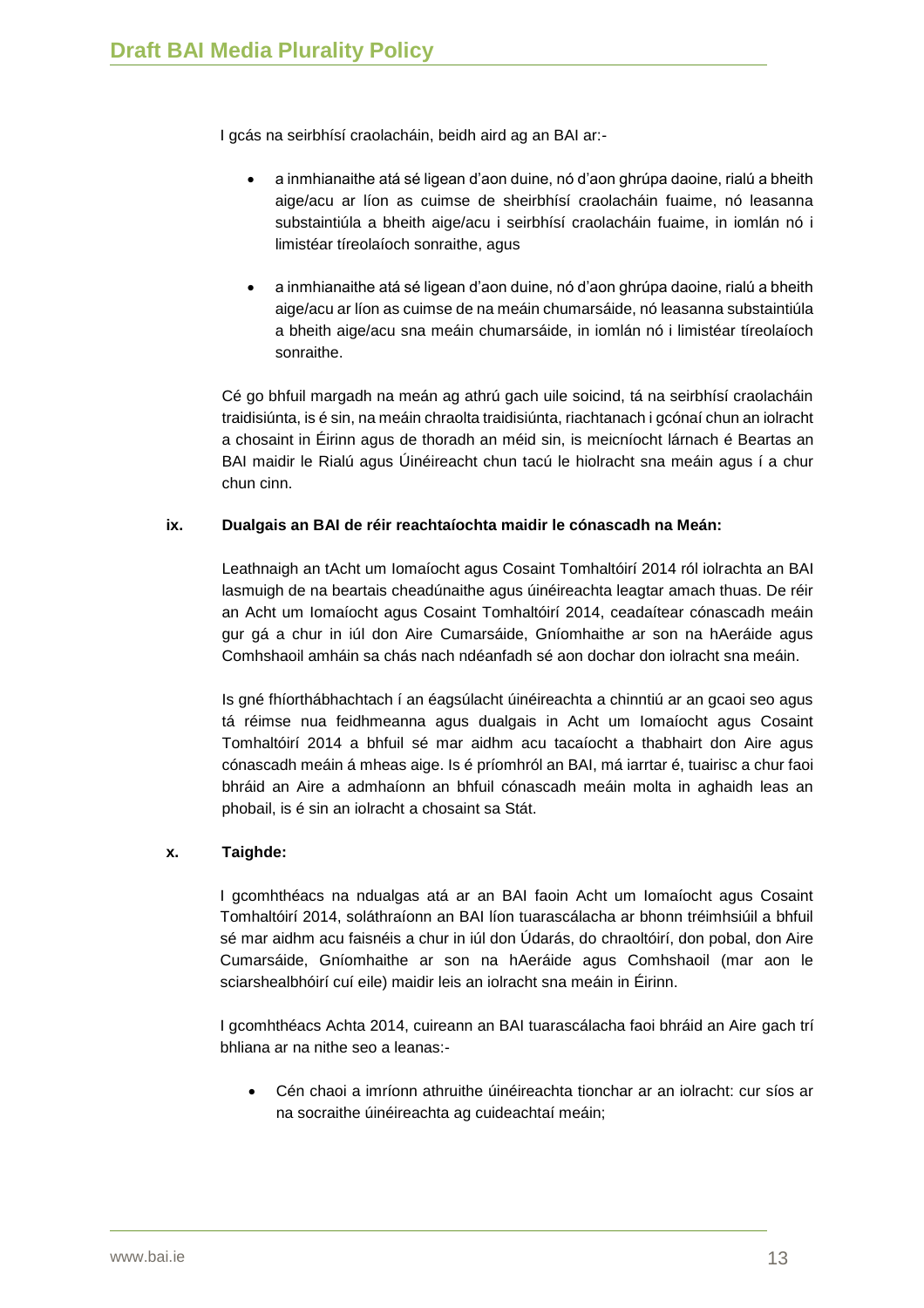- Cur síos ar na hathruithe úinéireachta; agus
- Anailís ar thorthaí na n-athruithe seo ar an iolracht sna meáin in Éirinn.<sup>8</sup>

Foilsíodh an chéad tuarascáil in 2015 agus beidh an dara ceann críochnaithe sna trí míonna deiridh de 2018. Trédhearcacht i margadh na meán Éireannacha a fheabhsú atá mar aidhm ag na tuarascálacha agus an bunachar sonraí gaolta.

Tuarascáil tábhachtach eile ar an iolracht a thacaíonn an BAI léi is í an *Tuairisc nuachta digiteach ó Institiúid Reuters in Éirinn.* Tacaíocht a thabhairt do dhaoine chun díospóireachtaí eolacha a bheith acu agus cinntí a dhéanamh bunaithe ar fhianaise trí fhaisnéis ábhartha atá iontaofa a sholáthar maidir le húsáid agus tionchar na seirbhísí nuachta in Éirinn is aidhm don tuarascáil seo. Tá tábhacht ar leith ag an tuarascáil seo d'ainneoin an ról lárnach atá ag éagsúlacht leathan dearcthaí ar nuacht agus cúrsaí reatha mar chomhartha tacaíochta d'iolracht sna meáin.

I gcomhthéacs na gcúraimí níos leithne atá ag an BAI, tugtar faoi anailís mhargaidh ar bhonn rialta d'fhonn tacú lena gcur chuigí rialála agus d'fhonn an pobal agus na páirtithe leasmhara a chur ar an eolas maidir leis an margadh agus dinimic an mhargaidh; cuirtear san áireamh comhthéacs i leith comhairliúcháin ar mholtaí rialála de chuid an BAI. Soláthraíonn an taighde seo faisnéis chomhthéacsúil atá riachtanach do mheastachán an BAI i leith na hiolrachta.

#### **xi. Litearthacht sna Meáin:**

Tugann Acht 2009 sainordú don BAI tabhairt faoi thaighde chomh maith le n-é a spreagadh. Tá na beartais agus na gníomhaíochtaí sin dírithe ar chur chun cinn na litearthachta meán.

D'fhonn an mandáid seo a chur i gcrích, forbraíodh Beartas an BAI i leith na Litearthacha Meán. Tá trí chumas lárnach, sraith d'ábaltachtaí gaolmhara agus comharthaí rathúlachta ann chun cuidiú le heagraíochta gníomhaíochtaí i leith na litearthachta meán a fhrámú, i gcomhréir lena spriocanna straitéiseacha agus gnó féin. Trí na chumais seo a bhaint amach, beidh níos fosa don ghnáth-duine tuiscint a bheith aige agus measúnú criticiúil a dhéanamh ar ábhair agus seirbhísí craolacháin, digiteach agus eile d'fhonn roghanna eolacha a dhéanamh agus a n-úsáid de na meáin a bhainistiú ar an mbealach is éifeachtaí. Cuideoidh na cumais seo leis an ngnáth-duine bheith cruthaitheacht agus rannpháirteach, trí na meáin, ar bhealach atá freagrach, eiticiúil agus éifeachtach i ngnéithe cruthaitheachta, cultúrtha agus daonlathacha den tsochaí.

<sup>8</sup> An tAcht um Iomaíocht agus Cosaint Tomhaltóirí 2014 <http://www.irishstatutebook.ie/eli/2014/act/29/enacted/en/print#sec74>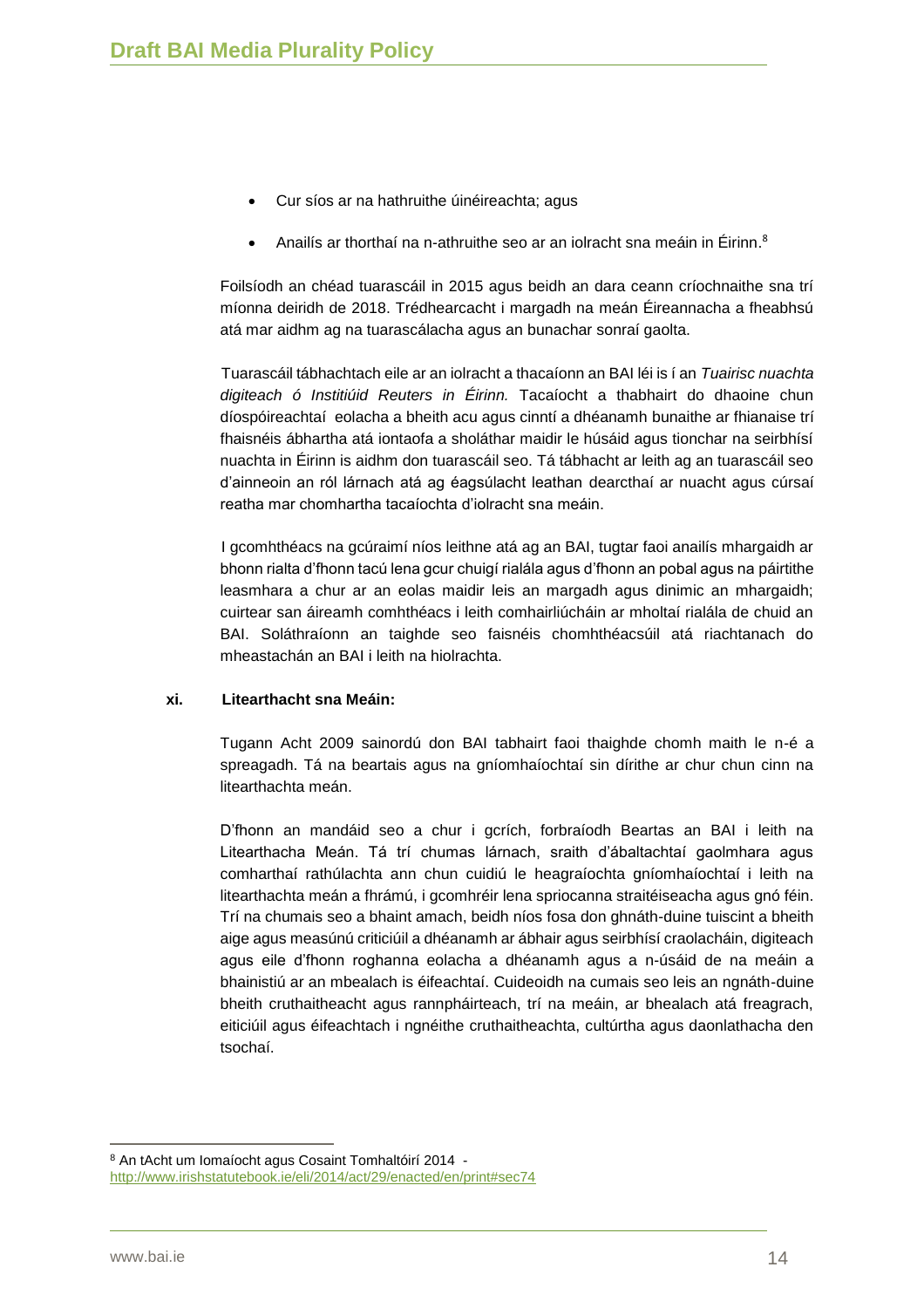Tá an-tábhacht ag an litearthacht mheáin d'fhonn na scileanna agus an feasacht a thabhairt don ghnáth-duine ionas go dtuigfidh sé cén chaoi a oibríonn na meáin i dtimpeallacht a bhíonn ag athrú go gasta, d'fhonn cruinneas na faisnéise a sholáthraítear don lucht féachana/éisteachta (go háirithe nuacht agus cúrsaí reatha) a cheistiú, d'fhonn cuir in aghaidh eolais mhíchothrom nó mhíchruinn, d'fhonn troid in aghaidh dearcthaí míchuibheasacha agus ar deireadh, chun cuidiú leis an ngnáth-duine roghanna eolacha níos fearr a dhéanamh.

# **vi. Cód Cothroime, Oibiachtúlachta & Neamhchlaontachta an BAI do Nuacht agus Cúrsaí Reatha:**

Tá fairsingeacht na ndearcthaí éagsúla ar nuacht agus cúrsaí reatha mar chuid lárnach i gcur chun cinn timpeallachta meáin atá iolrach. Léiríonn staidéir ar nuacht agus cúrsaí reatha go bhfuil ról fós le n-imirt ag córas na meán traidisiúnta i soláthar na nuachta agus cúrsaí reatha. I gcomhthéacs na hÉireann, tá muinín go leor ag an ngnáth-duine as foinsí meáin na hÉireann agus tá níos mó muinín ag an duine seo as na meáin traidisiúnta ná na meáin shóisialta.<sup>9</sup>

I dtéarmaí róil an BAI, forbraíodh an Cód Cothromaíochta agus Neamhchlaontachta do Nuacht agus Cúrsaí Reatha. Leagtar síos anseo na caighdeáin iriseoireachta gur gá cloí leo nuair a chraoltar ábhair den chineál seo agus is uirlis bhreise é a úsáideann an BAI chun tacú leis an iolracht sna meáin agus a cur chun cinn. Déantar an méid seo trí chinntiú go bhfuil íoschritéir chaighdeáin i bhfeidhm d'fhonn iriseoireacht neamhspleách neamhchlaonta, a chosnaíonn cearta an ghnáth-dhuine rochtain a bheith aige ar fhaisnéis ionraic iontaofa, a chur chun cinn. Beidh ról tábhachtach ag an gCód trí éagsúlacht glóracha, tuairimí agus foinsí nuachta agus cúrsaí reatha a ghníomhaíonn an gnáth-duine agus a chuireann leis an díospóireacht daonlathach, a éascú.

## **x. Scéim Chistithe Chraolacháin; Fís agus Fuaim agus Beartas Cartlainne an BAI san áireamh:**

Is iad spriocanna na Scéime Fís agus Tuaim de chuid an BAI forbairt a dhéanamh ar chláracha bunaithe ar chultúr, oidhreacht agus taithí na hÉireann, mar aon le cláracha Gaeilge. Sprioc bhreise is ea é cláracha a fhorbairt atá ionadaíoch ar an éagsúlacht chultúir agus oidhreachta a éascaíonn deiseanna bailiúcháin de bhealoideas na hÉireann agus gnéithe d'oidhreacht na hÉireann atá ag dul i léig nó atá i mbaol. Cuireann Scéim Cartlainne an BAI maoiniú ar fáil d'fhonn tacú le forbairt cultúr cartlainne san earnáil chraolacháin a chuirfidh le caomhnú an oidhreachta craolacháin in Éirinn

Le chéile, tacaíonn na scéimeanna leis an iolracht inmheánach tríd an éagsúlacht ábhair cultúrtha iomchuí atá ar fáil do lucht féachana/éisteachta in Éirinn, a mhéadú, agus tríd an oidhreacht cultúrtha a chaomhnú ar bhealach atá inrochtana ar bhonn leanúnach don ghnáth-duine.

<sup>&</sup>lt;sup>9</sup> Institiúid Reuters (2018)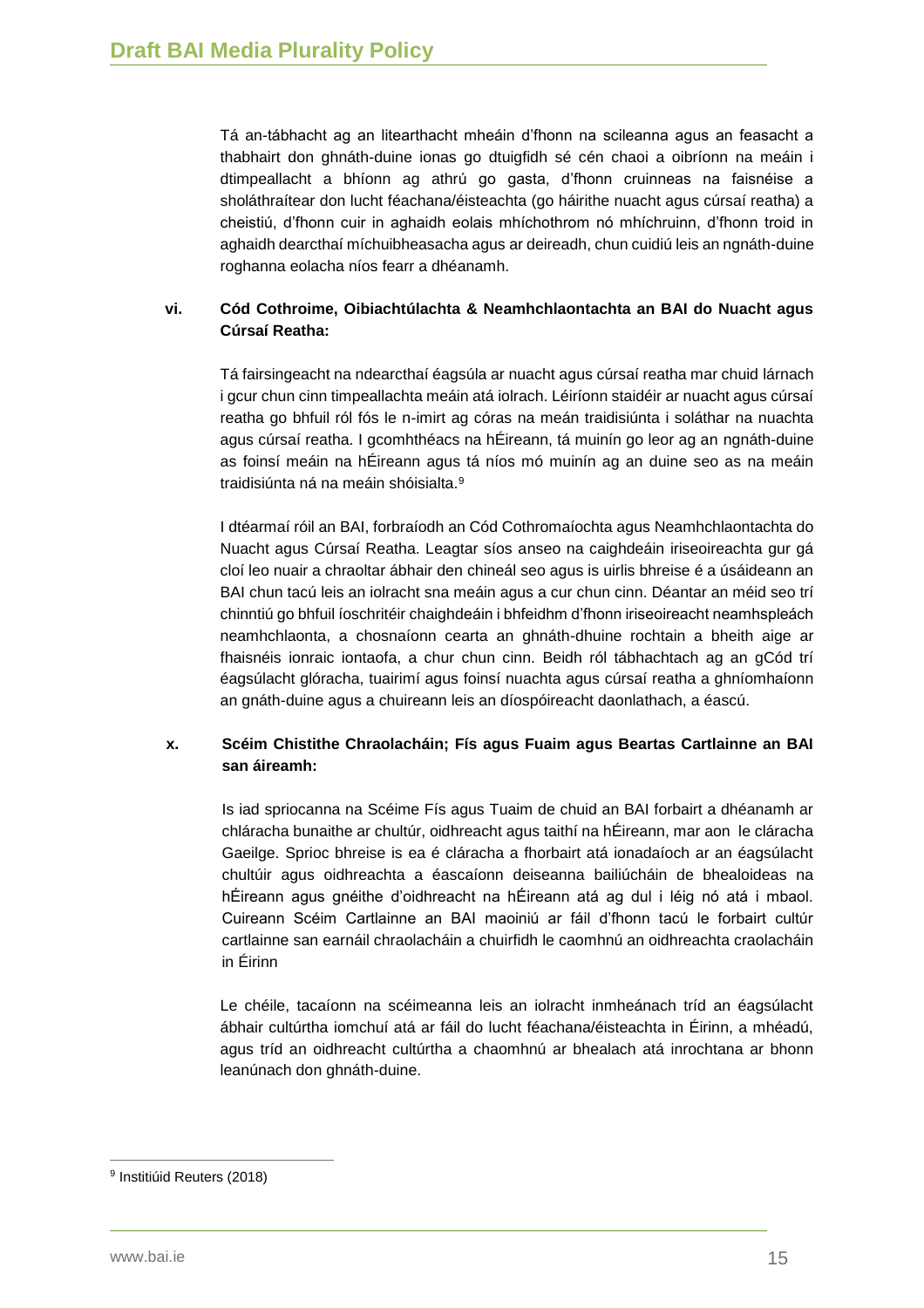Tugann na scéimeanna feidhm d'aidhm ar leith de na ceithre aidhmeanna straitéiseacha a leagtar síos i Ráiteas Straitéise an BAI 2017-2019 i leith chur chun cinn na hiolrachta, is é sin *'an líon ábhair cultúrtha closamhairc ábhartha a léirítear agus fáil ar an ábhar sin a mhéadú do lucht féachana/éisteachta in Éirinn.'*

#### **xi. Plean Gníomhaíochta i leith na Gaeilge:**

Is aidhm thábhachtach í an soláthar agus an cur chun cinn de chláracha Gaeilge ar ardchaighdeán don BAI i gcomhthéacs an Ráitis Straitéise 2017-2019. Tá an méid seo iomchuí i bhfianaise an róil chultúrtha agus tábhachtach atá ag an teanga d'fhéiniúlacht chultúrtha na hÉireann agus de bharr a tábhacht chun léiriú, ionadaíocht agus féiniúlacht éagsúil a dhéanamh ar son na ngrúpaí cultúrtha agus sóisialta éagsúla sa tsochaí.

Tugtar feidhm don aidhm straitéiseach seo tríd an Scéim Mhaoinithe Chraolacháin agus Plean Gníomhaíochta i leith na Gaeilge de chuid an BAI a thacaíonn le héagsúlacht leathan de glóracha agus dearcthaí.

## **xii. Plé le páirtithe leasmhara:**

Tá an BAI tiomanta ina Ráiteas Straitéise reatha dul i dteagmháil le páirtithe leasmhara d'fhonn díospóireacht phoiblí a spreagadh agus cur le beartais; réimse na hiolrachta sna meáin san áireamh. Tírdhreach meáin atá beo beathach, dinimiciúil a chruthú is é is aidhm leis an tiomantas seo.

I gcleachtas, téann an BAI i dteagmháil maidir le ceisteanna a bhaineann leis an iolracht sna meáin ag an leibhéal náisiúnta agus Eorpach ar bhonn leanúnach. I gcomhthéacs Éireannach, baineann an méid leis na seirbhísí raidió agus teilifís a dhéanann an BAI rialáil orthu, an Roinn Cumarsáide, Gníomhaithe ar son na hAeráide agus Comhshaoil, an Comisiún um Iomaíocht agus Cosaint Tomhaltóirí agus an Coimisiún um Rialáil Cumarsáide. Téann an BAI i dteagmháil leis an bpobal, a n-ionadaithe polaitiúla agus an sochaí sibhialta agus sóisialta trí chomhairliúcháin leanúnacha ar an iolracht sna meáin agus tríd a iarmhairt taighde ar an iolracht sna meáin a scaipeadh.

Ag an leibhéal Eorpach, baineann seo le bheith rannpháirteach san EPRA, is é sin an Cumann Eorpach do Rialálaithe Seirbhísí Closamhairc agus in ERGA (Grúpa Eorpach do Rialálaithe Seirbhísí Closamhairc), a bhunaigh an Coimisiún Eorpach agus ag a bhfuil ról comhairleoireacht foirmiúil aige i leith ullmhúcháin d'aistriú go dtí an Treoir ar Sheirbhísí Meáin Closamhairc arna leasú le deireanas, agus a chur i bhfeidhm.

Thairis sin, tá caidreamh úrnua ag an BAI le hardáin agus seirbhísí na meán sóisialta trí fhorbairt agus éascaíocht a dhéanamh ar Litearthacht Mhéin na hÉireann, an líon litearthachta meáin in Éirinn.

Meastar go cuidíonn plé le páirtithe leasmhara don BAI bheith ar an eolas faoi agus chun cur leis an díospóireacht phoiblí agus le beartas poiblí maidir an iolracht sna meáin in Éirinn.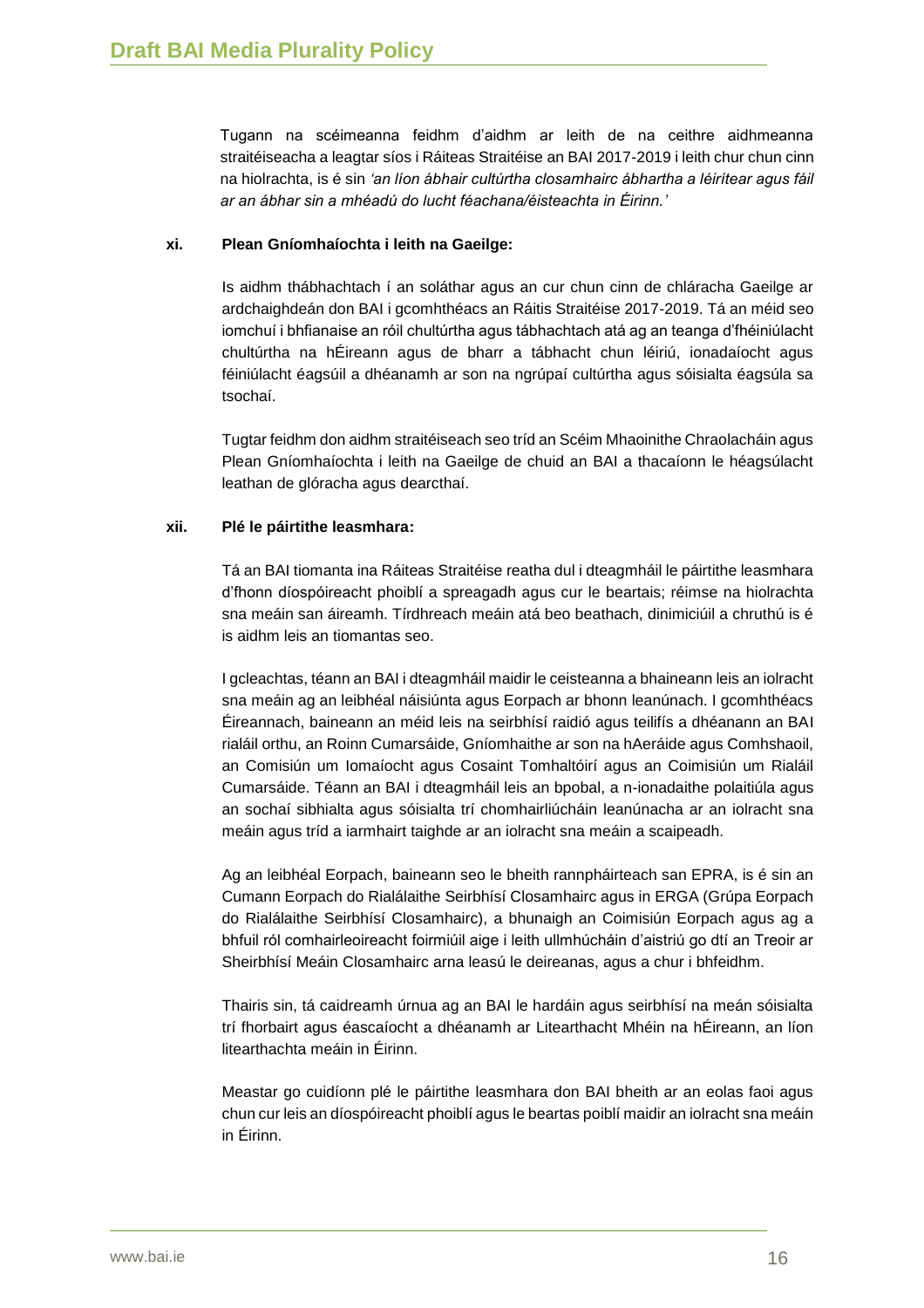Leanfaidh an BAI le tabhairt faoi gach ceann de na sraitheanna gníomhaíochta thuas ar bhonn thréimhsiúil. Thairis sin, beidh an BAI oscailte i gcónaí do bheartais bhreise chun tacú leis an iolracht sna meáin agus a cur chun cinn. D'fhéadfadh foilsiú tuarascálacha maidir le rialú agus úinéireacht in Éirinn ar bhonn níos minice bheith i gceist chomh maith le tacaíocht a léiriú do bheartais agus nósanna eile a bhfuil sé mar sprioc acu cur leis an iolracht sna meáin, i réimse na nuachta, cúrsaí reatha agus comhthéacs cultúrtha, ach go háirithe.

### **CEISTEANNA COMHAIRLIÚCHÁIN**

- **9. Céard é do thuairim maidir leis na naoi réimsí a d'aithin an BAI chun tacú leis an iolracht sna meáin agus í a chur chun cinn? Go háirithe, an bhfuil tú sásta go léiríonn an beartas an chaoi a thacaíonn gach uile réimse leis an iolracht sna meáin agus a cur chun cinn, mar a shainmhínítear í sa bheartas nó an bhfuil tú den bharúil gur chóir athruithe a dhéanamh i gcónaí?**
- **10. An bhfuil aon ghníomhaíocht eile, a thacaíonn an BAI léi nó gur mian leat go dtacódh an BAI léi d'fhonn an iolracht sna meáin a spreagadh, gur chóir a chur leis an mbeartas?**
- **11. An bhfuil aon tuairim eile agat maidir leis an mbeartas ina iomláine?**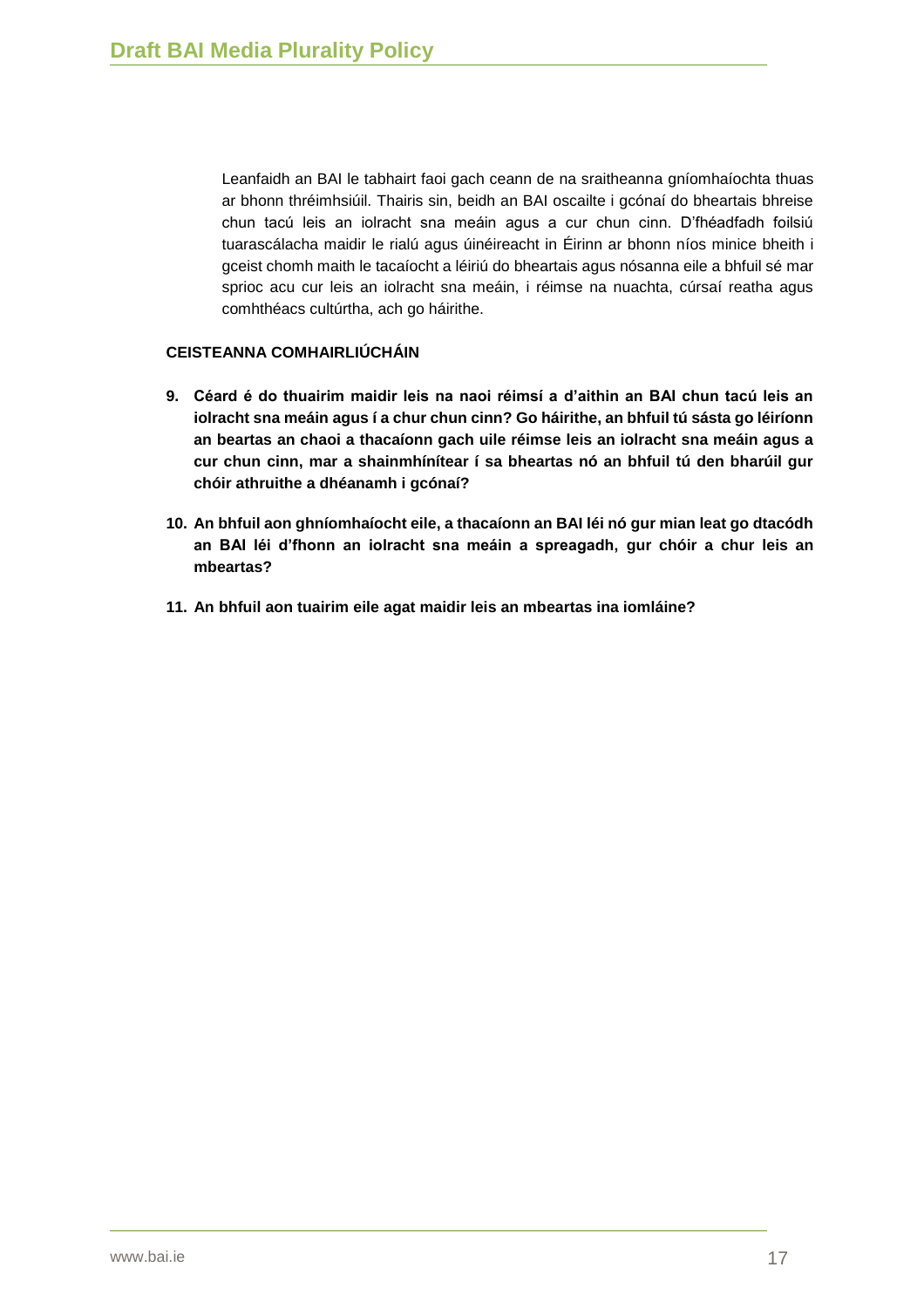# **Aguisín 1**

# **An tAcht Craolacháin 2009 agus Ráiteas Straitéise an BAI 2017-2019**

Leagtar síos na forálacha reachtacha do ról rialála an BAI do chinntiú na hiolrachta sna meáin san Acht Craolacháin, 2009 ("Acht 2009") agus i Ráiteas Straitéise an BAI 2017-2019.<sup>10</sup>

## **An tAcht Craolacháin 2009**

Forálann Alt 25 d'Acht 2009 maidir leis an Údarás, *inter alia*, go ndéanfaidh sé:

- go dtacófar leis an bhfiúchas daonlathach atá cumhdaithe sa Bhunreacht, go háirithe mar a bhaineann leis an tsaoirse cheart tuairimí a nochtadh;
- go soláthrófar seirbhísí craolacháin atá oscailte agus iolraíoch;
- go gcuirfear chun cinn an éagsúlacht trí rialú a dhéanamh ar na seirbhísí craolacháin tráchtála mór le rá agus pobalbhunaithe;
- go gcuirfear ar fáil timpeallacht rialála a thacóidh leis an iriseoireacht neamhspleách neamhchlaonta.

Tá forálacha sonracha i gCuid 6 d'Acht 2009, ach go háirithe, a éilíonn ar Choiste Bronnta na gConarthaí aird a thabhairt ar úinéireacht agus ar cheannas na n-iarratasóirí agus cinntí a ndéanamh aige maidir le bronnadh conarthaí.

## **Ráiteas Straitéise an BAI 2017-2019**

Cuid tábhachtach de mhisean an BAI is ea é 'iolracht glóracha, dearcthaí, margaí agus foinsí a chur chun cinn sna meáin Éireannacha'. Chun am misean seo a bhaint amach, tá na ceithre spriocanna straitéiseacha seo a leanas cruthaithe ag an BAI ina leith:-

- Sprioc Straitéiseach 1 Meascán de ghlóir, tuairimí agus foinsí nuachta agus cúrsaí reatha sna meáin chlosamhairc a sholáthar d'fhonn díospóireacht dhaonlathach agus rannpháirtíocht gníomhach i saol an saoránaigh Éireannaigh a fheabhsú in Éirinn;
- Sprioc Straitéiseach 2 Líon na n-ábhar cultúrtha closamhairc ábhartha a léirítear agus a chuirtear ar fáil do lucht féachana agus éisteachta na hÉireann, a mhéadú;
- Sprioc Straitéiseach 3 Ábhair ar ardchaighdeán i nGaeilge a spreagadh agus a chur chun cinn; agus
- Sprioc Straitéiseach 4 Tírdhreach meáin a thógáil a théann i bhfeidhm ar agus a sheasann do shochaí ilghnéitheach Éireannach.

 $10$  Cuirtear le ról iolrachta an BAI tuilleadh sna forálacha san Acht um Iomaíocht agus Cosaint Tomhaltóirí 2014 (Cuid 4):<http://www.irishstatutebook.ie/eli/2014/act/29/enacted/en/html>